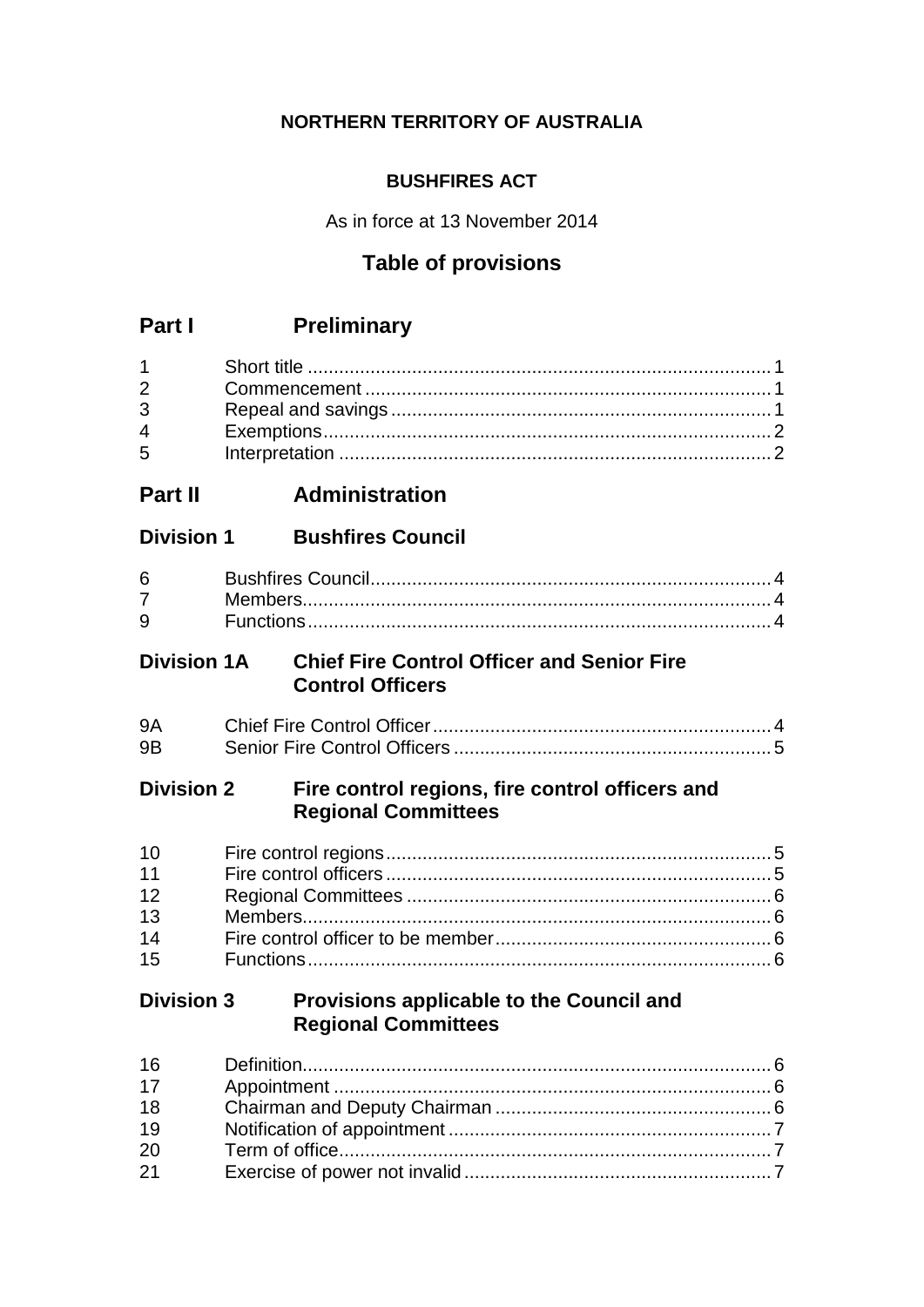| 22<br>23<br>24<br>25<br>26<br>27<br>28<br>29<br>30<br>30A |                                                                       |  |
|-----------------------------------------------------------|-----------------------------------------------------------------------|--|
| <b>Division 4</b>                                         | <b>Fire wardens</b>                                                   |  |
| 31<br>32                                                  |                                                                       |  |
| <b>Part III</b>                                           | <b>Prevention and control of bushfires</b>                            |  |
| <b>Division 1</b>                                         | Provisions relating only to fire protection<br>zones                  |  |
| 33<br>34<br>35                                            |                                                                       |  |
| <b>Division 2</b>                                         |                                                                       |  |
|                                                           | Provisions relating to fire protection zones<br>and fire danger areas |  |
| 36<br>37<br>38<br>39<br>40<br>41<br>42                    |                                                                       |  |
| <b>Division 3</b>                                         | Fire ban areas                                                        |  |
| 43<br>44<br>45<br>46                                      |                                                                       |  |
| <b>Part IV</b>                                            | <b>Fire-fighting</b>                                                  |  |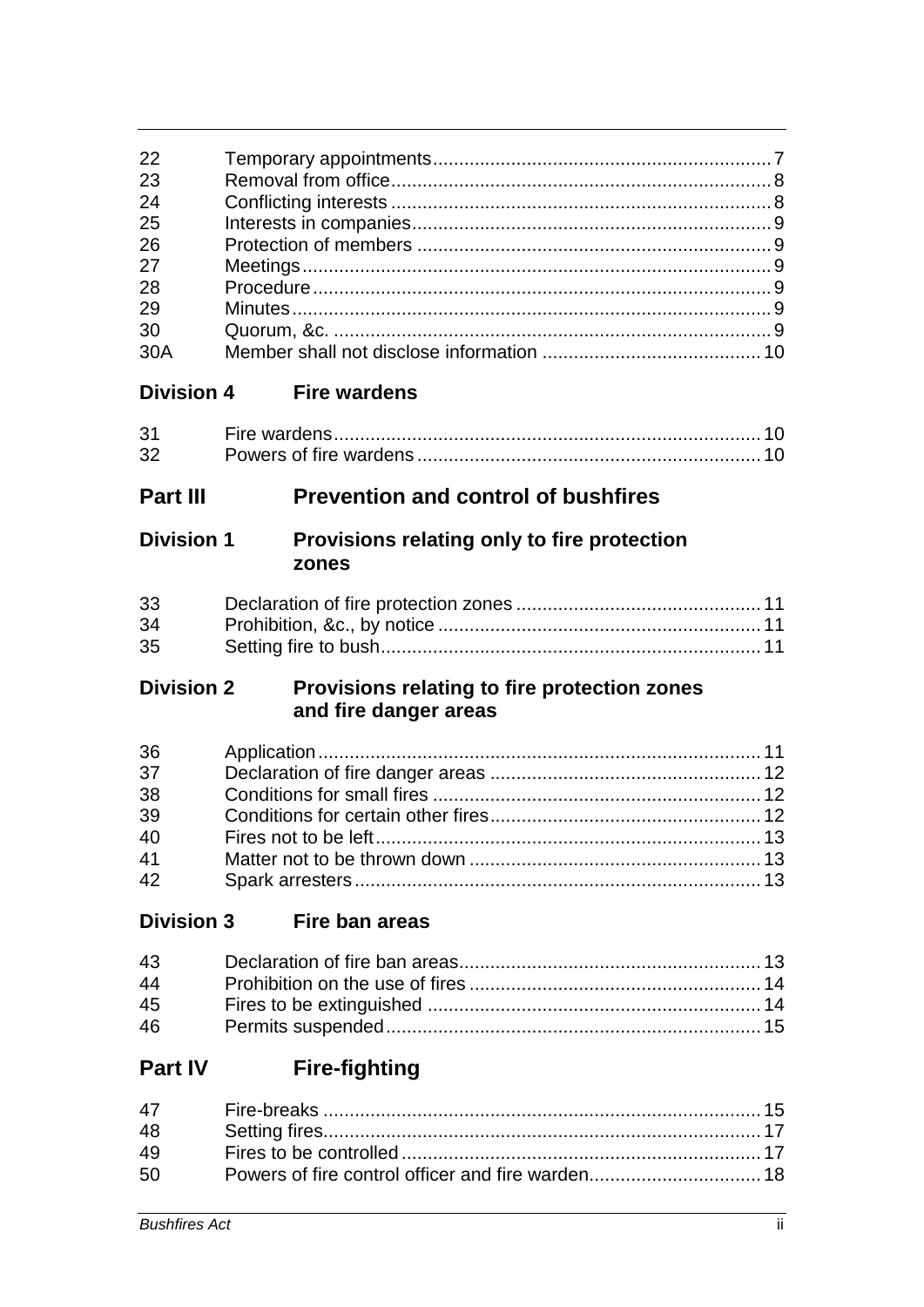| 51 |  |
|----|--|
| 52 |  |
| 53 |  |
| 54 |  |
| 55 |  |
| 56 |  |

# **Part V General**

| 56A |  |
|-----|--|
| 57  |  |
| 57A |  |
| 58  |  |
| 59  |  |
| 60  |  |
| 61  |  |

# **Schedule Repealed Ordinances**

# **ENDNOTES**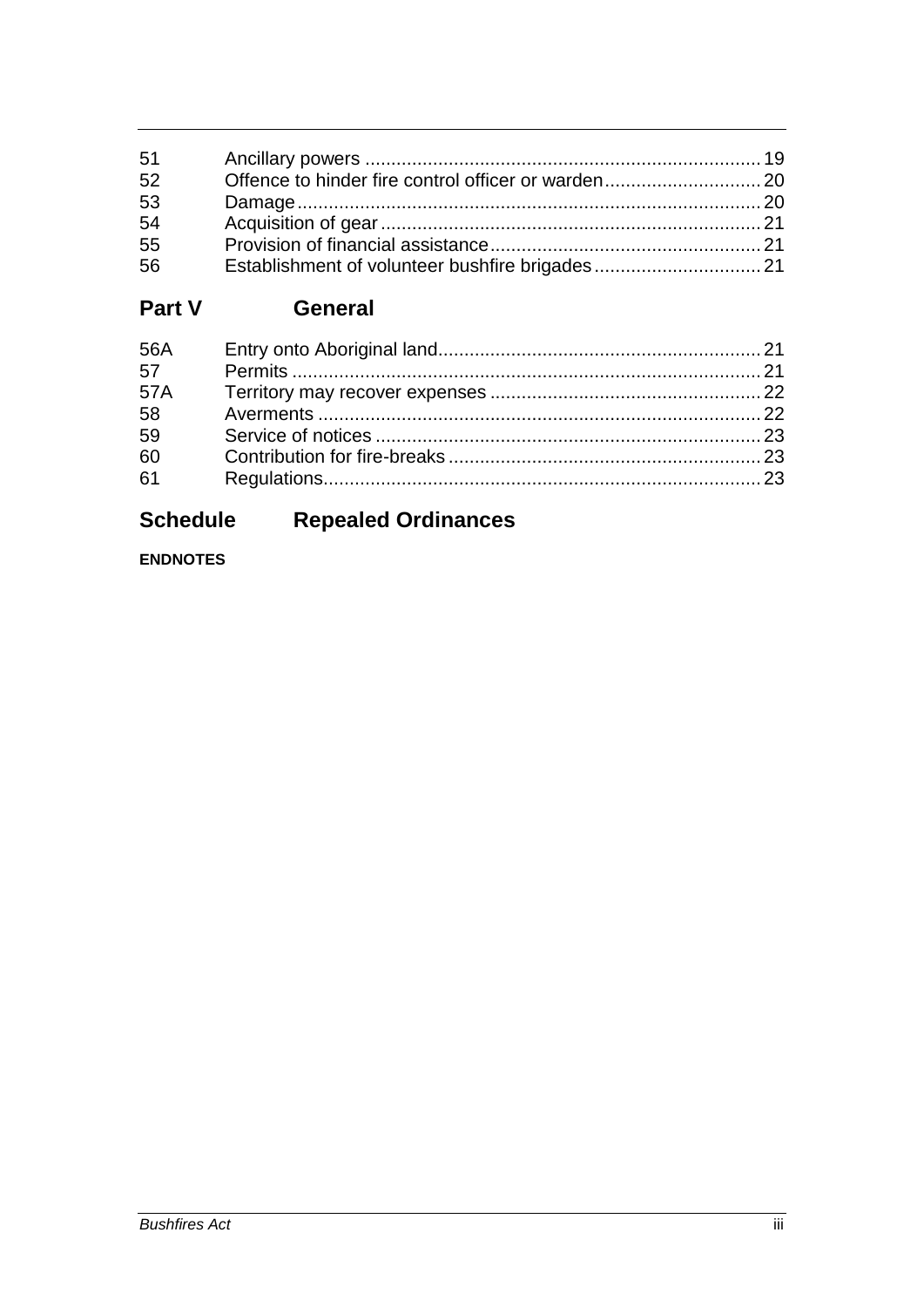# **NORTHERN TERRITORY OF AUSTRALIA**

As in force at 13 November 2014 \_\_\_\_\_\_\_\_\_\_\_\_\_\_\_\_\_\_\_\_

\_\_\_\_\_\_\_\_\_\_\_\_\_\_\_\_\_\_\_\_

## **BUSHFIRES ACT**

### **An Act relating to the prevention and suppression of bushfires**

## **Part I Preliminary**

#### **1 Short title**

This Act may be cited as the *Bushfires Act*.

#### **2 Commencement**

This Act shall come into operation on a date to be fixed by the Administrator by notice in the *Gazette*.

### **3 Repeal and savings**

- (1) The Ordinances listed in the Schedule are repealed.
- (2) Notwithstanding the repeal effected by subsection (1):
	- (a) the Fire Control Regions into which the Territory was divided by or under the *Bush Fires Control Act* immediately before the commencement of this Act are deemed to be fire control regions declared under section 10 at the commencement of this Act;
	- (b) a fire protection zone declared under section 26(2)(d) of the *Bush Fires Control Act* and in existence immediately before the commencement of this Act is deemed to be a fire protection zone declared under section 33 at the commencement of this Act;
	- (c) a permit issued under the *Bush Fires Control Act* and in force immediately before the commencement of this Act shall continue in force and may be varied or revoked as though it were a permit issued under this Act;
	- (d) a volunteer bushfire brigade established under the *Bush Fires Control Act* and in existence immediately before the commencement of this Act continues in existence but may be dissolved as though it had been established under this Act as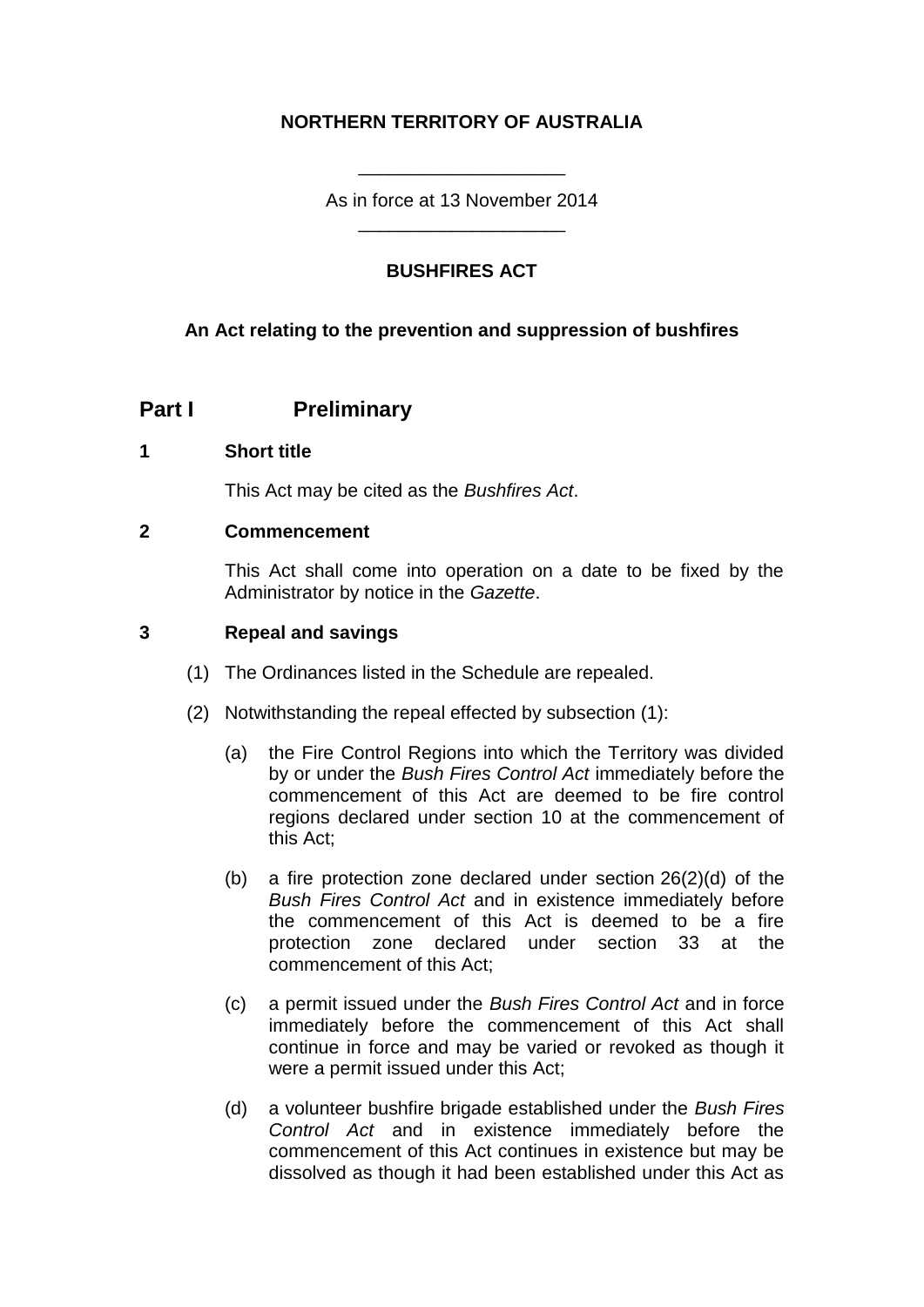a volunteer bushfire brigade on the date of commencement of this Act; and

(e) a notice or caveat under the *Bush Fires Control Act* and in force at the commencement of this Act may be acted upon or dealt with as though this Act had not commenced.

#### **4 Exemptions**

This Act does not apply to or in relation to an emergency response area within the meaning of the *Fire and Emergency Act*.

#### **5 Interpretation**

(1) In this Act, unless the contrary intention appears:

adjoining, in relation to land, includes land separated by a road, railway, creek or other watercourse or a stock route within the meaning of the *Livestock Act*.

*bush* includes trees, shrubs, bushes, plants, scrub, stubble, grass and undergrowth, whether alive or not and whether standing or not.

*Chairman* means, as the case requires, the Chairman of the Council or a Regional Committee appointed under section 18(a), and includes the Deputy Chairman of the Council or that Regional Committee, as the case may be.

*Chief Fire Control Officer* means the Chief Fire Control Officer appointed under section 9A(1).

*control*, in relation to a fire, includes extinguish.

*Council* means the Bushfires Council established by section 6.

*Deputy Chairman* means, as the case requires, the Deputy Chairman of the Council or a Regional Committee appointed under section 18(b).

*fire ban area* means the part of the Territory specified in a notice under section 43 that is in force.

*fire ban day* means a fire ban day declared under section 43.

*fire control officer* means a fire control officer appointed by or under section 11.

*fire control region* means a fire control region declared under section 10.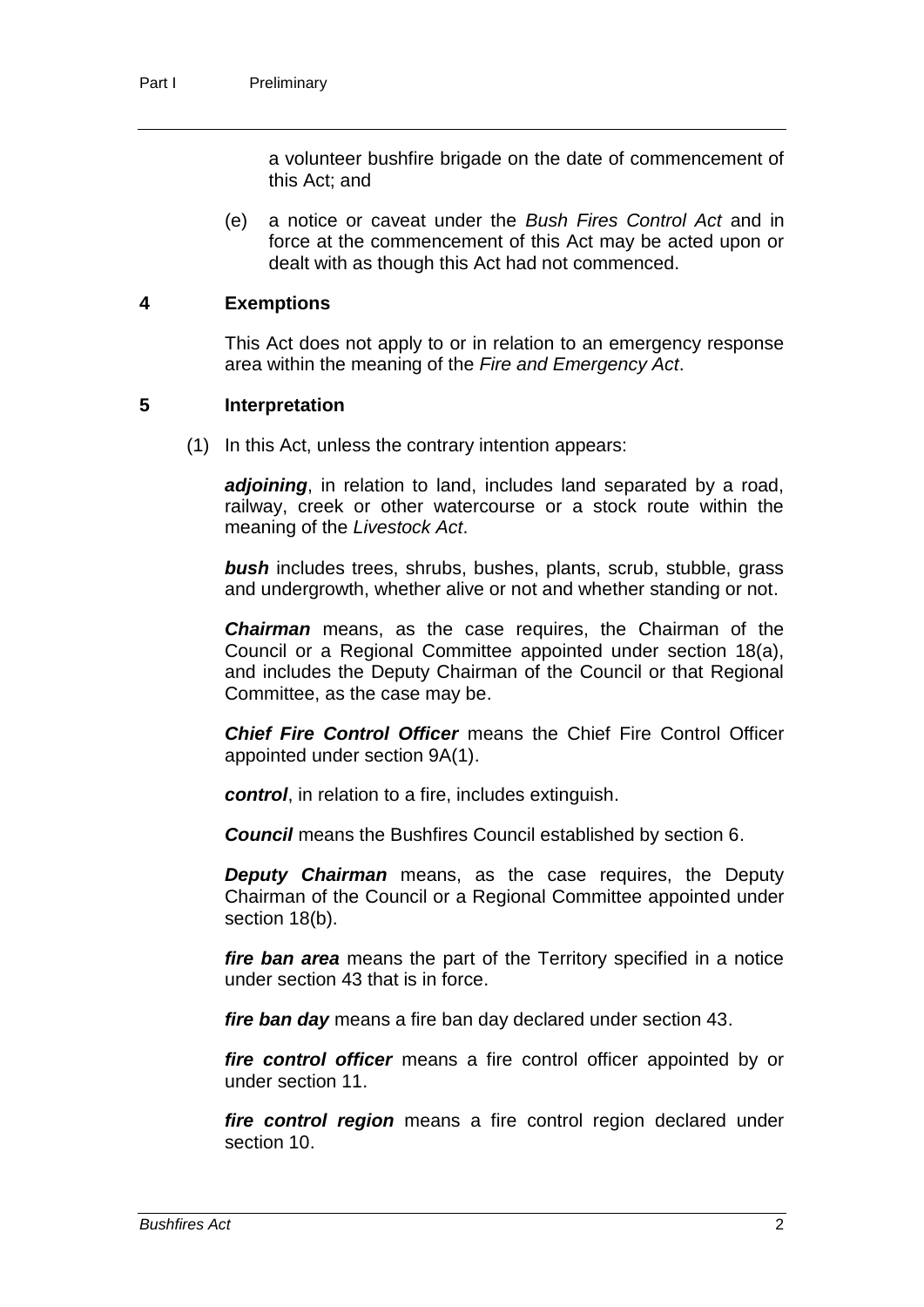*fire danger area* means the part of the Territory specified in a notice under section 37 that is in force.

*fire danger period* means a fire danger period declared under section 37.

*fire protection zone* means a fire protection zone declared under section 33.

*fire warden* means a fire warden appointed by or under section 31.

*flammable material* includes:

- (a) all substances or matter capable of ignition or combustion by the application of heat or fire, by means of a spark or flame or by spontaneous causes; and
- (b) all substances or matter prescribed to be flammable material.

*land* includes water.

*member* means, as the case requires, a member of the Council or a member of a Regional Committee.

*occupier*, in relation to land or a building, means a person having charge or control of the land or building and, in relation to land in respect of which a licence that is in force is held under the *Crown Lands Act* (other than a licence granted under section 91 of that Act), includes the holder of the licence.

*permit* means a permit issued under this Act.

*Regional Committee* means a Regional Bushfires Committee established by section 12.

*Senior Fire Control Officer* means a Senior Fire Control Officer appointed under section 9B(1).

*use a fire* includes:

- (a) light a fire;
- (b) cause a fire to be lit;
- (c) maintain a fire; and
- (d) do any act that is likely to result in spreading fire or causing a fire to occur.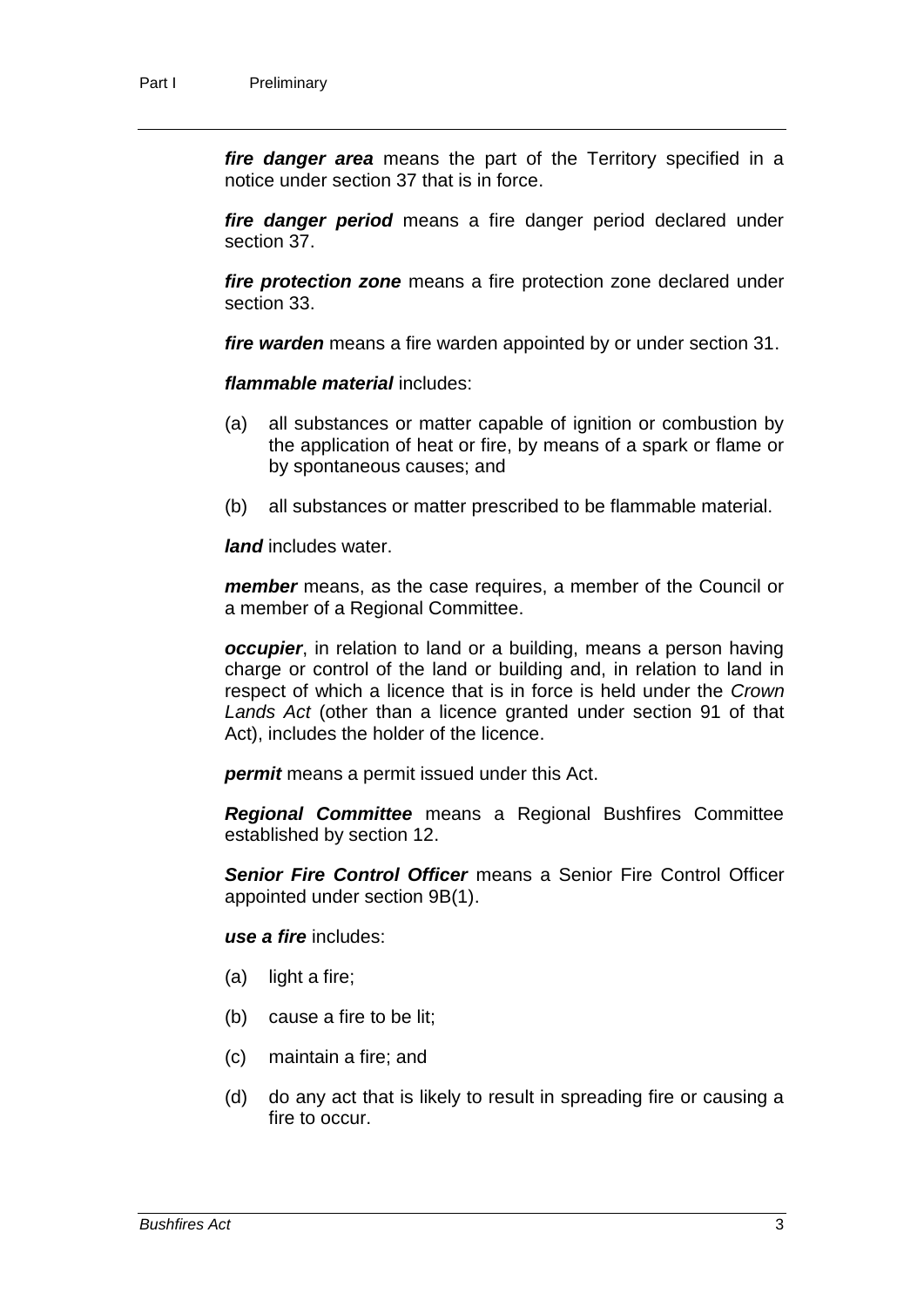- (2) A reference in this Act to the giving of a public notice of an act is a reference to:
	- (a) publishing notice of that act in a newspaper printed and circulating; or
	- (b) broadcasting notice of that act between the hours of 6 and 8 o'clock in the morning over a radio station transmitting on the medium wave band,

in the Territory or, where the act relates only to a part of the Territory, in that part.

# **Part II Administration**

## **Division 1 Bushfires Council**

### **6 Bushfires Council**

There is established by this Act a council which shall be known as the Bushfires Council.

## **7 Members**

The Council consists of not less than 9 members.

### **9 Functions**

The functions of the Council are:

- (a) to advise the Minister on measures to be taken to prevent and control bushfires in the Territory; and
- (b) to exercise and discharge such powers, duties and functions as are conferred or imposed on it by or under this or any other Act.

## **Division 1A Chief Fire Control Officer and Senior Fire Control Officers**

## **9A Chief Fire Control Officer**

- (1) The Minister may, by notice in the *Gazette*, appoint a person to be Chief Fire Control Officer.
- (2) The functions of the Chief Fire Control Officer are:
	- (a) to implement measures for fire prevention and control arising out of advice given by the Council under section 9(a); and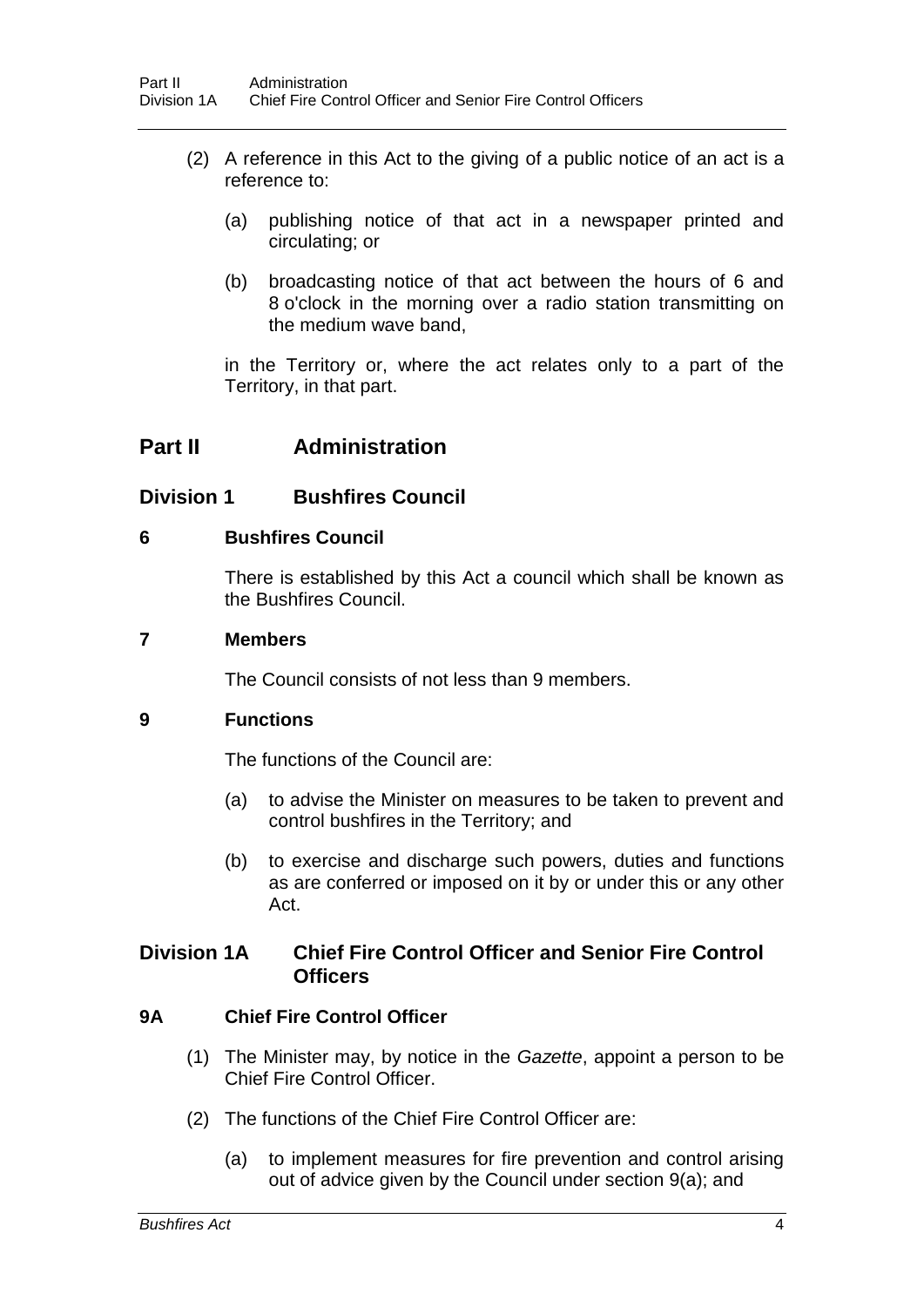(b) to assist the Council generally in the exercise and performance of its powers, duties and functions,

and the Chief Fire Control Officer has all such powers as are necessary to carry out his functions.

- (3) The Chief Fire Control Officer may, by instrument in writing, delegate to a person any of his powers and functions under subsection (2).
- (4) A power or function so delegated, when exercised or performed by the delegate, shall be deemed for the purposes of this Act to have been exercised or performed by the Chief Fire Control Officer.
- (5) A delegation under section (3) does not prevent the exercise of a power or the performance of a function by the Chief Fire Control Officer.

#### **9B Senior Fire Control Officers**

- (1) The Minister may, by notice in the *Gazette*, appoint a person to be a Senior Fire Control Officer.
- (2) The function of a Senior Fire Control Officer is to assist the Chief Fire Control Officer in the exercise and performance of his powers and duties as such, and a Senior Fire Control Officer has all such powers as are necessary for that purpose.

## **Division 2 Fire control regions, fire control officers and Regional Committees**

### **10 Fire control regions**

The Minister may, by notice in the *Gazette*:

- (a) declare any land to be a fire control region with the name specified in the notice; and
- (b) vary the boundaries or name of or revoke the declaration of a fire control region.

### **11 Fire control officers**

- (1) The Minister may, by instrument in writing, appoint a person to be a fire control officer in respect of a fire control region.
- (2) The Chief Fire Control Officer and a Senior Fire Control Officer are fire control officers for all fire control regions.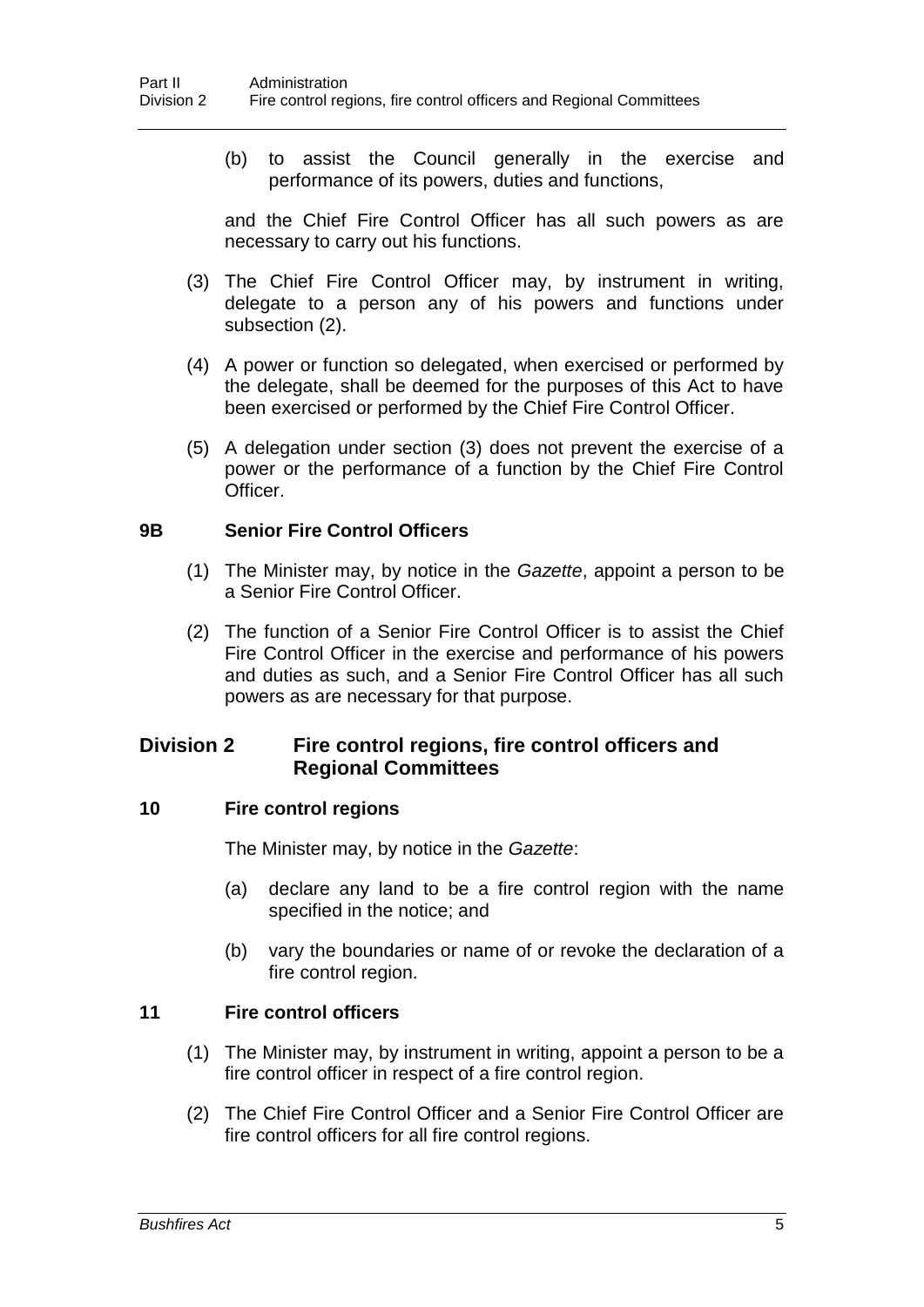#### **12 Regional Committees**

There is established by this Act, in respect of each fire control region, a Regional Bushfires Committee.

#### **13 Members**

Each Regional Committee consists of not less than 3 but not more than 6 members.

#### **14 Fire control officer to be member**

The fire control officer for a fire control region (but not the Chief Fire Control Officer or a Senior Fire Control Officer in his capacity as a fire control officer by virtue of section 11(2)) is a member of the Regional Committee for that region.

#### **15 Functions**

The functions of each Regional Committee are:

- (a) to advise the Council on measures to be taken to prevent and control bushfires in its fire control region;
- (b) to prevent and control bushfires in its fire control region; and
- (c) to exercise and discharge such powers, duties and functions as are conferred or imposed on it by or under this or any other Act.

## **Division 3 Provisions applicable to the Council and Regional Committees**

#### **16 Definition**

In this Division, *statutory body* means, as the case requires, the Council or a Regional Committee.

### **17 Appointment**

Subject to this Act, the Minister may, by instrument in writing, appoint a person to be a member.

### **18 Chairman and Deputy Chairman**

The Minister may, by instrument in writing, appoint:

- (a) a member to be Chairman; and
- (b) a member to be Deputy Chairman.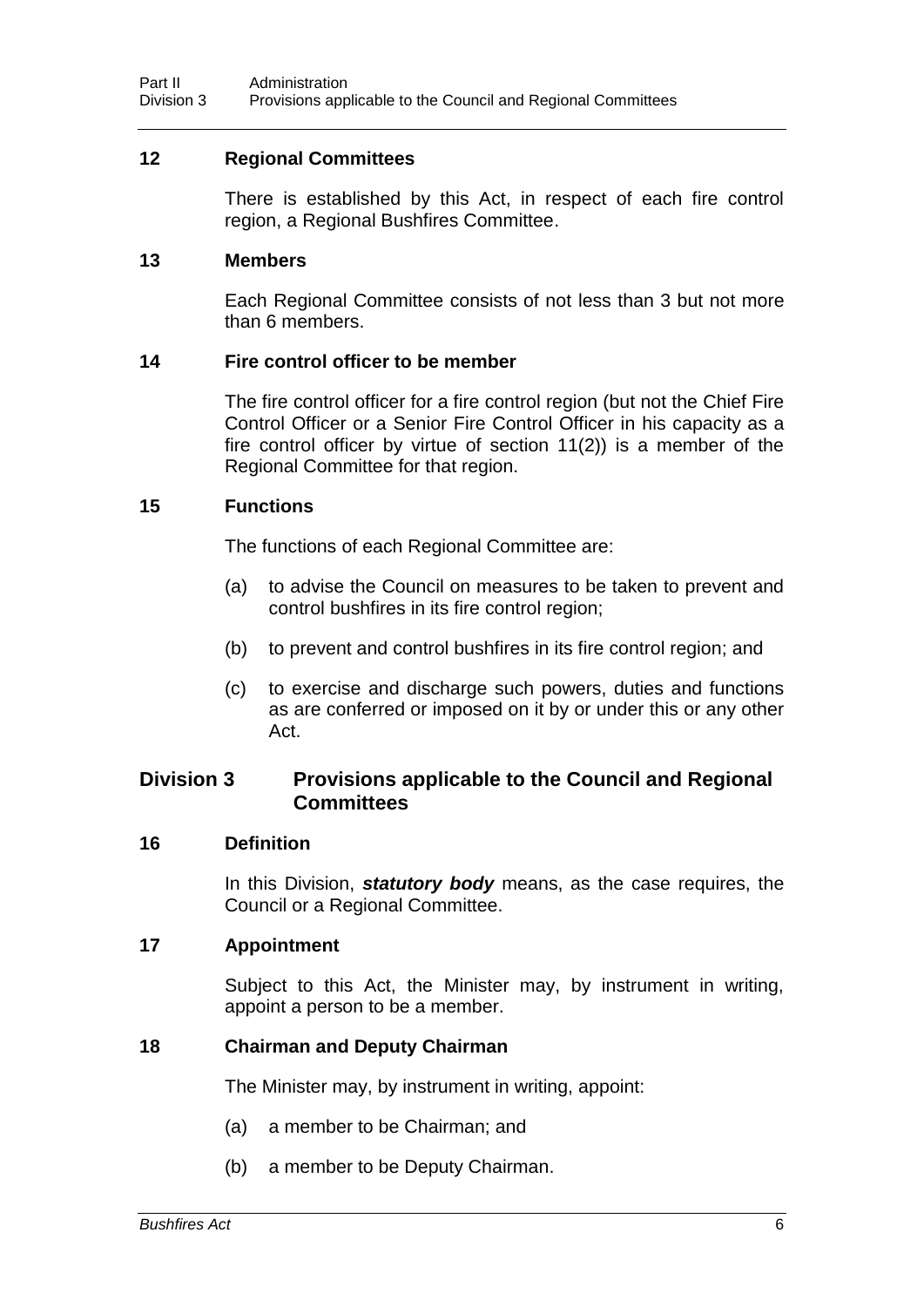## **19 Notification of appointment**

The appointment of a person as a member:

- (a) shall be notified in the *Gazette*; and
- (b) shall take effect on:
	- (i) the date of the instrument by which he was so appointed; or
	- (ii) if there is a later date specified in the instrument that later date.

### **20 Term of office**

Subject to this Act, each member holds office for:

- (a) the period specified in the instrument of his appointment; or
- (b) 3 years,

whichever is shorter, but is eligible for reappointment.

#### **21 Exercise of power not invalid**

The exercise of a power or the performance of a function by a statutory body is not invalid by reason only of there being a vacancy in the membership of the statutory body.

## **22 Temporary appointments**

- (1) Where:
	- (a) there is, or is expected to be, a vacancy in the office of a member; or
	- (b) a member is, or is expected to be, absent or unable to act,

the Minister may, by instrument in writing, authorize a person to act in the office of that member.

- (2) The power of the Minister under subsection (1) includes the power to authorize a person to act in the office of a member from time to time during the absence or inability to act of the member.
- (3) This Act applies to and in relation to a person who is authorized under this section to act in an office, while he is so acting, as though he were the holder of that office.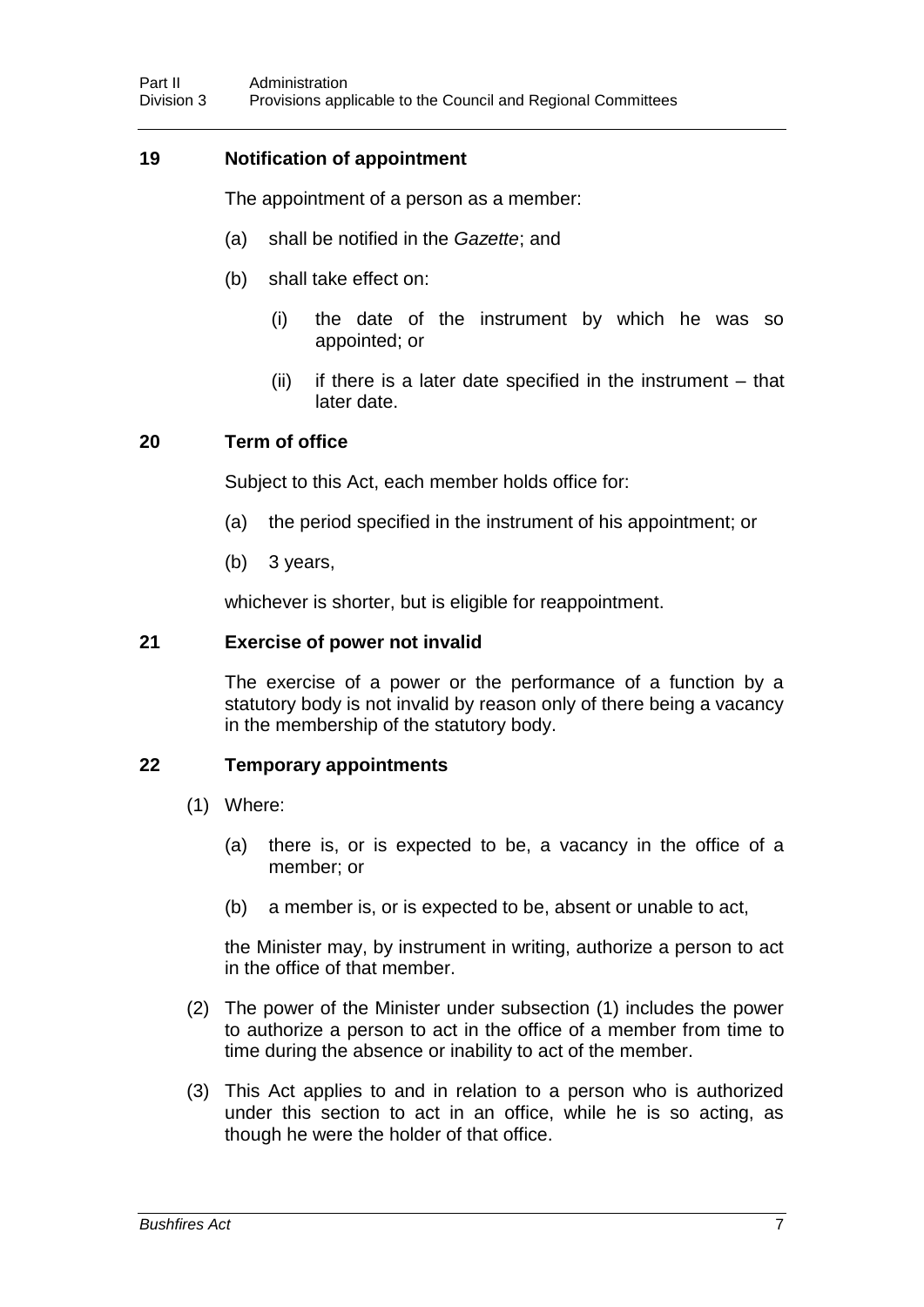## **23 Removal from office**

- (1) The Minister may remove a member from office if the member is, in the opinion of the Minister, guilty of misbehaviour or incompetence.
- (3) The Minister may remove a member:
	- (a) of a Regional Committee from office if the member changes his place of residence to a place outside the fire control region of that Committee; or
	- (b) of the Council from office if the member changes his place of residence to a place outside the Territory.
- (4) The Minister shall remove a member from office if the member:
	- (a) becomes bankrupt, applies to take the benefit of any law for the relief of bankrupt or insolvent debtors, compounds with his creditors or makes an assignment of his remuneration for their benefit;
	- (b) is, in the opinion of the Minister, of unsound mind; or
	- (c) is absent from 3 consecutive meetings of the statutory body without leave of the statutory body.
- (5) A member may resign his office by writing under his hand delivered to the Minister.

### **24 Conflicting interests**

- (1) If a member has a direct or indirect pecuniary interest in any matter which is the subject of consideration at a meeting of the statutory body of which he is a member he shall, as soon as possible after he knows that he has the interest and that that statutory body is considering the matter, disclose his interest to that statutory body.
- (2) A statutory body may direct a member who has disclosed an interest in a matter under subsection (1) to refrain from taking part in the deliberations of the body in relation to that matter, and the member shall comply with the direction.

Maximum penalty: 8 penalty units.

(3) A member required under subsection (2) to refrain from taking part in the deliberation of the statutory body of which he is a member shall be disregarded for the purpose of determining whether a quorum has been formed.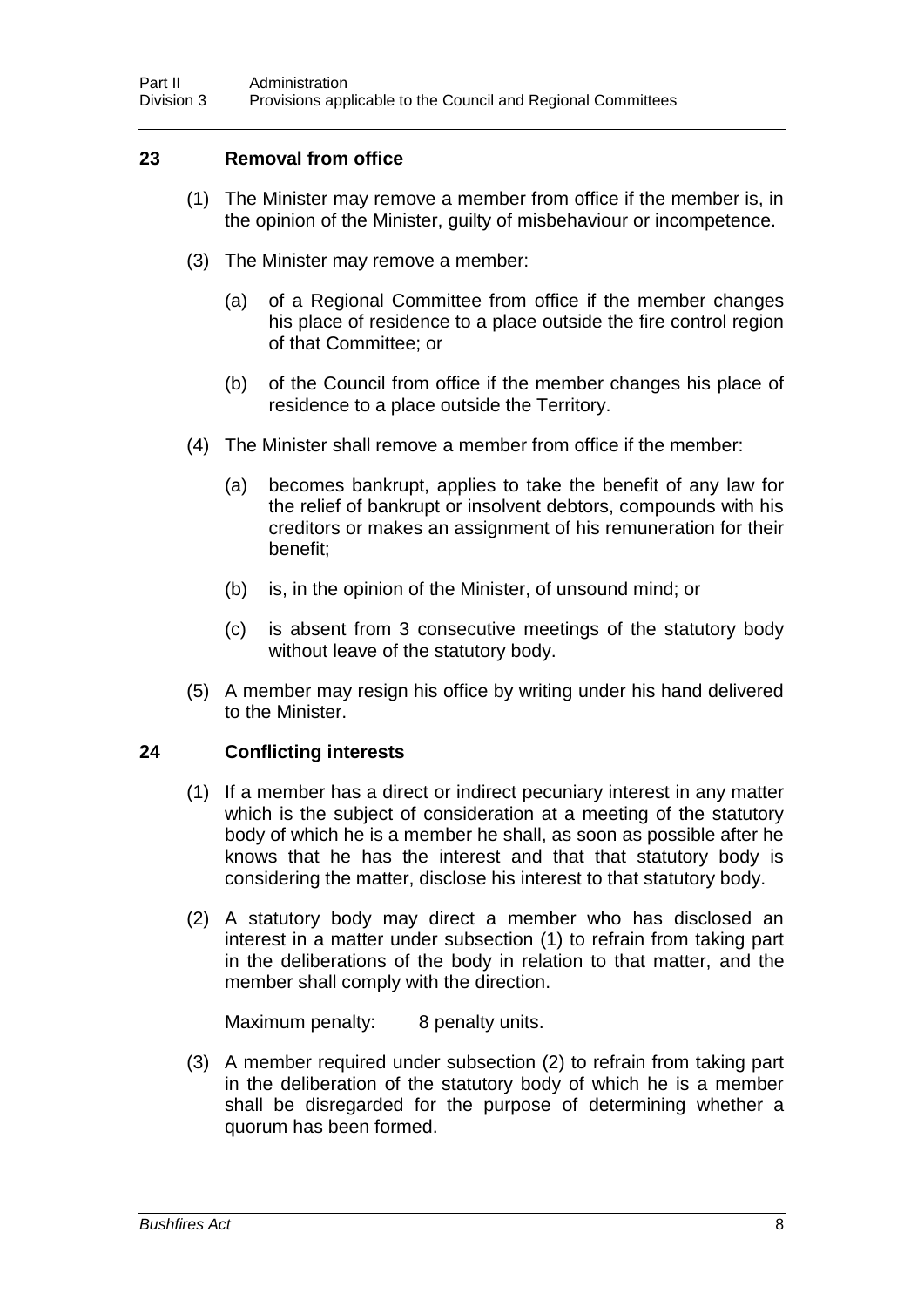#### **25 Interests in companies**

Without limiting section 24, a member who owns or controls a share in, is a member of the governing body of, or is an employee of, a company which has a direct or indirect pecuniary interest in a matter has a direct or indirect pecuniary interest in that matter.

#### **26 Protection of members**

A person acting with the authority of a statutory body is not personally liable in respect of any matter or thing done or contract entered into by that person, if the matter or thing was done or the contract was entered into by that person in good faith for the purpose of executing this Act or any other Act conferring or imposing powers, duties or functions on the body.

#### **27 Meetings**

- (1) Subject to this section, a statutory body shall hold such meetings as the Chairman considers necessary for the efficient conduct of its affairs.
- (2) A Chairman of a Regional Committee shall, upon being required to do so by the Council, call a meeting of that Committee in accordance with that requirement.

#### **28 Procedure**

Subject to this Act, the procedure for:

- (a) calling meetings; and
- (b) the conduct of meetings of a statutory body,

shall be as determined from time to time by the Chairman.

#### **29 Minutes**

A statutory body shall cause minutes to be kept of all its meetings.

### **30 Quorum, &c.**

- (1) At a meeting of:
	- (a) the Council 5 members; and
	- (b) a Regional Committee a number of members equal to not less than one-half of the number of members of that Committee,

form a quorum.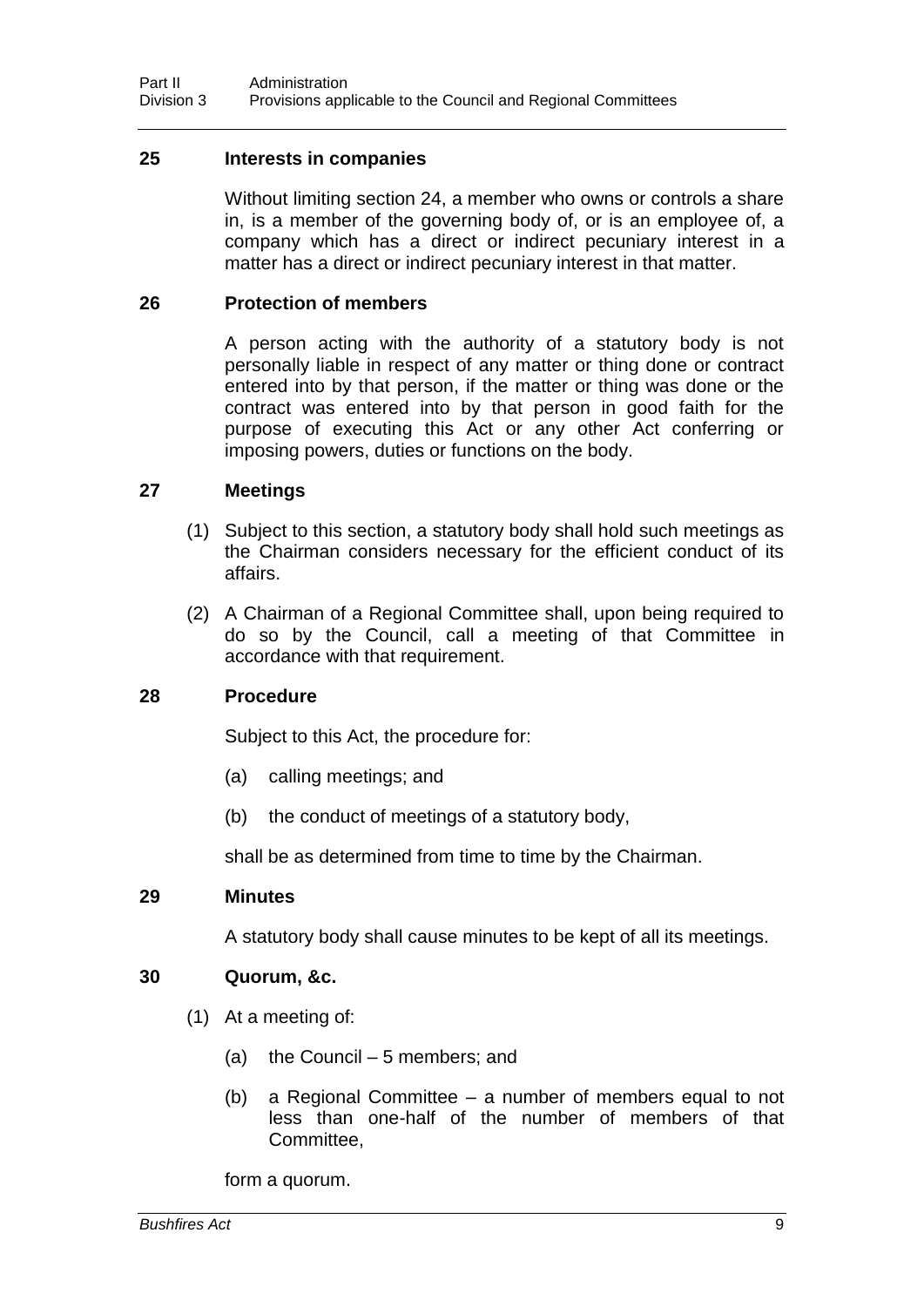- (2) At a meeting of a statutory body:
	- (a) all questions shall be decided by a majority of the votes of the members present; and
	- (b) the Chairman or, if he is not present, the Deputy Chairman:
		- (i) shall preside; and
		- (ii) has a deliberative vote and, in the event of an equality of votes, also has a casting vote.

### **30A Member shall not disclose information**

A member shall not disclose information obtained in the course of his duties as a member unless that disclosure is made in the course of those duties.

| Maximum penalty: | 25 penalty units or imprisonment for |
|------------------|--------------------------------------|
|                  | 3 months.                            |

## **Division 4 Fire wardens**

#### **31 Fire wardens**

- (1) The Chief Fire Control Officer, a Senior Fire Control Officer, and each member of the Council is a fire warden for all fire control regions.
- (2) Each member of a Regional Committee is a fire warden for the fire control region in respect of which the Committee is established.
- (3) The Minister may, by instrument in writing, appoint a person to be a fire warden for a fire control region.

#### **32 Powers of fire wardens**

A fire warden holding office by virtue of section 31(2) or (3) may exercise or perform a power or function conferred or imposed on him by or under this Act in relation to land outside the fire control region in respect of which he holds office.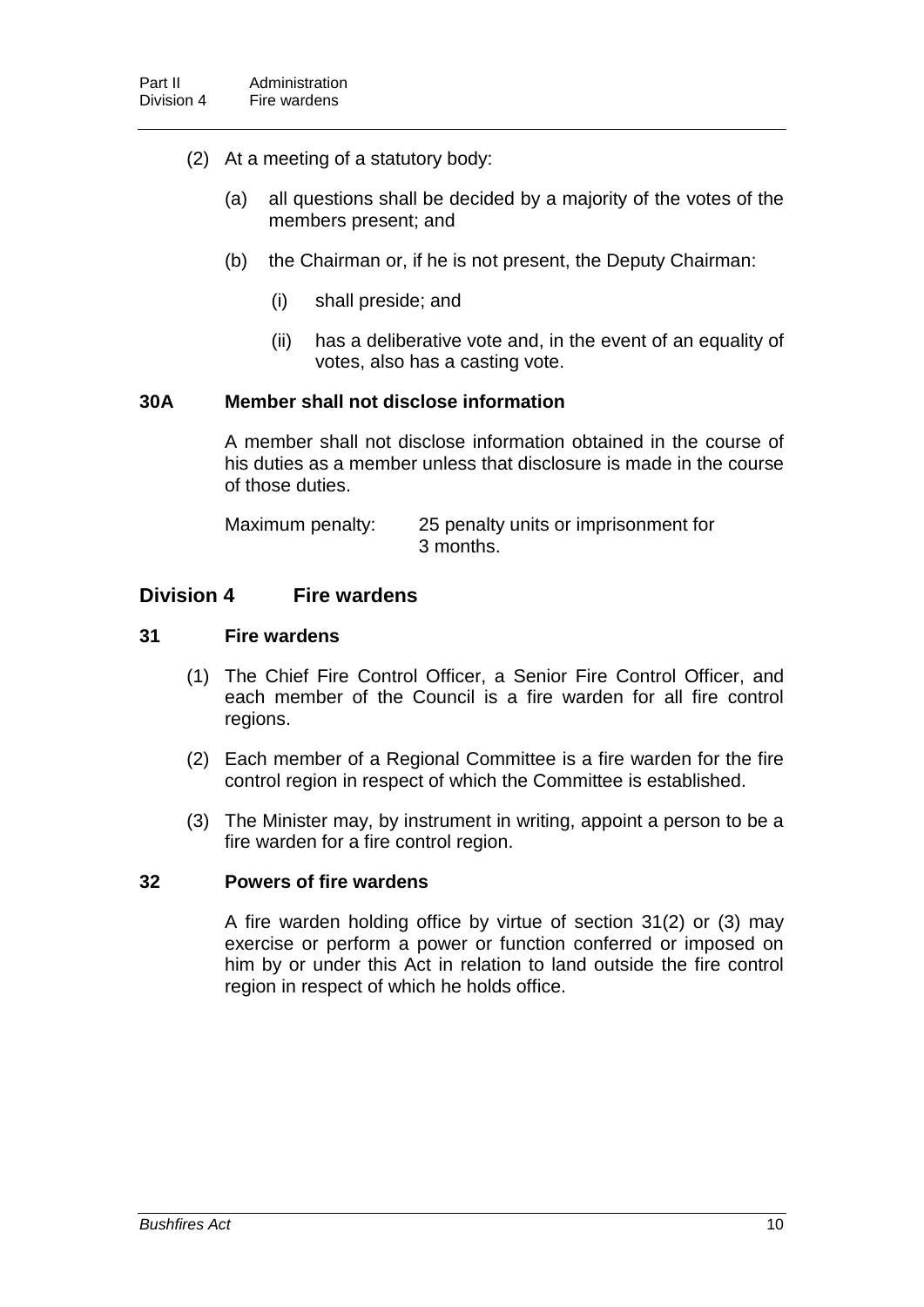# **Part III Prevention and control of bushfires**

## **Division 1 Provisions relating only to fire protection zones**

#### **33 Declaration of fire protection zones**

The Minister may, by notice in the *Gazette*, declare any land to be a fire protection zone.

#### **34 Prohibition, &c., by notice**

- (1) The Minister may, by public notice, if he is satisfied that the prohibition or requirement is necessary for the protection from bushfire of land within a fire protection zone, prohibit or require the doing of an act specified in the notice.
- (2) A notice under subsection (1) remains in force for the period specified in the notice.
- (3) A person shall not, without reasonable cause, do an act prohibited by or fail to do an act required by a notice under subsection (1).

Maximum penalty: 40 penalty units or imprisonment for 2 years.

#### **35 Setting fire to bush**

A person shall not set fire to any bush or other flammable material on land within a fire protection zone except with and in accordance with the terms of a permit.

Maximum penalty: 220 penalty units or imprisonment for 5 years.

## **Division 2 Provisions relating to fire protection zones and fire danger areas**

#### **36 Application**

- (1) Subject to subsection (2), this Division applies to and in relation to land:
	- (a) within a fire protection zone; or
	- (b) within a fire danger area during a fire danger period.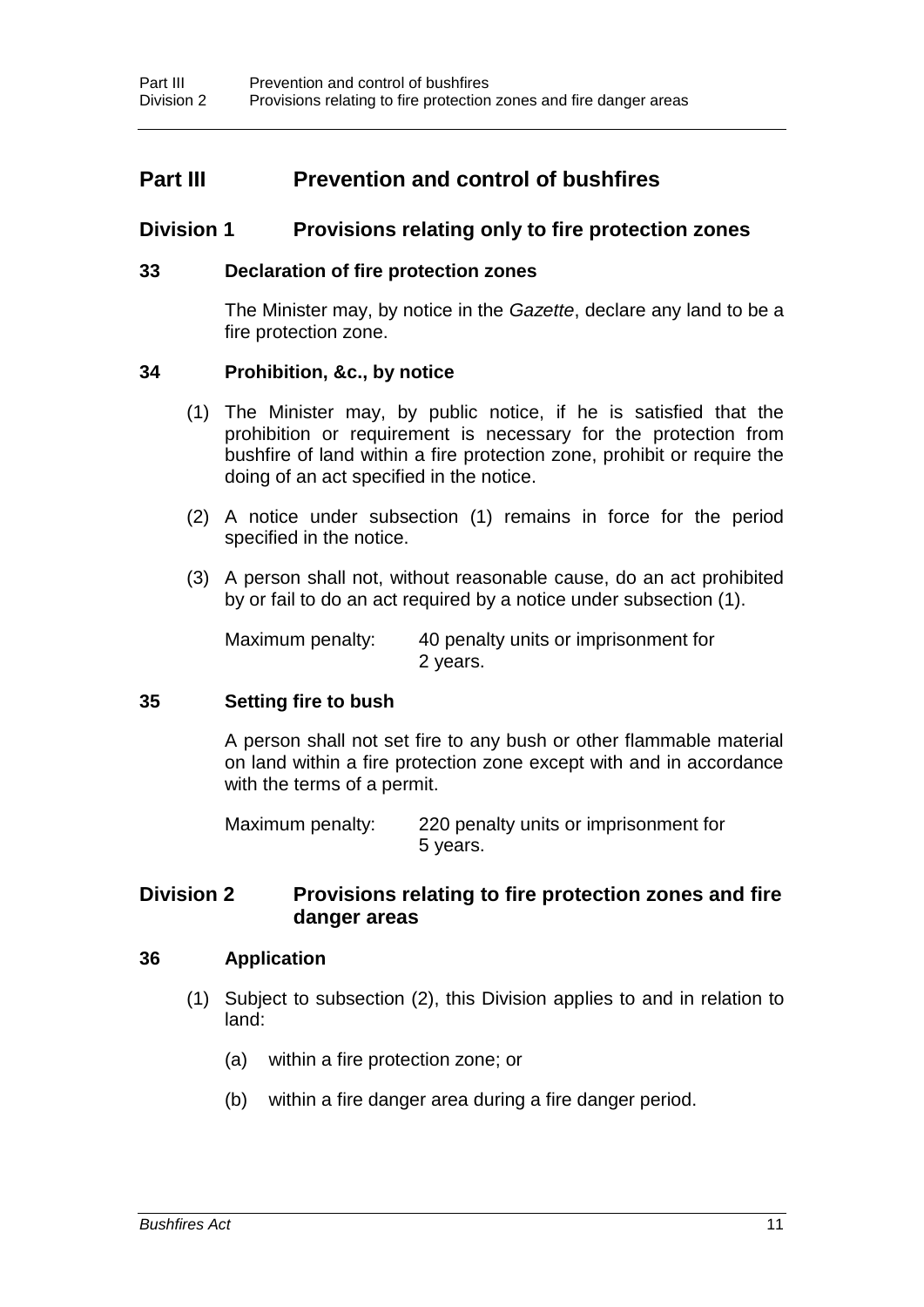(2) The Minister may, by public notice, declare that the provisions of this Division specified in the notice do not apply to or in relation to land in a specified fire protection zone, and those provisions thereupon do not so apply during the period specified in the notice.

## **37 Declaration of fire danger areas**

- (1) Subject to this Act, the Minister may, by public notice, declare a period specified in the notice to be a fire danger period in such part of the Territory as is specified in the notice or in the whole of the Territory.
- (2) A declaration under subsection (1) ceases to have effect at the expiration of the period specified in the notice.

### **38 Conditions for small fires**

A person shall not light or use a fire in the open for the purpose of camping, cooking, boiling water or disposing of the carcass of an animal unless:

- (a) the nearest flammable matter to the fire is not less than 4 metres distant from the fire; and
- (b) such other conditions in relation to the lighting or use of the fire as are prescribed are complied with.

Maximum penalty: 40 penalty units or imprisonment for 2 years.

### **39 Conditions for certain other fires**

A person shall not use a fire for the purpose of clearing land or mustering cattle or burning a fire-break:

- (a) except with and in accordance with the terms of a permit; and
- (b) unless he has given not less than 48 hours notice of his intention to do so to each occupier having charge or control of each parcel of land adjoining the land on which the fire is to be used.

Maximum penalty: 220 penalty units or imprisonment for 5 years.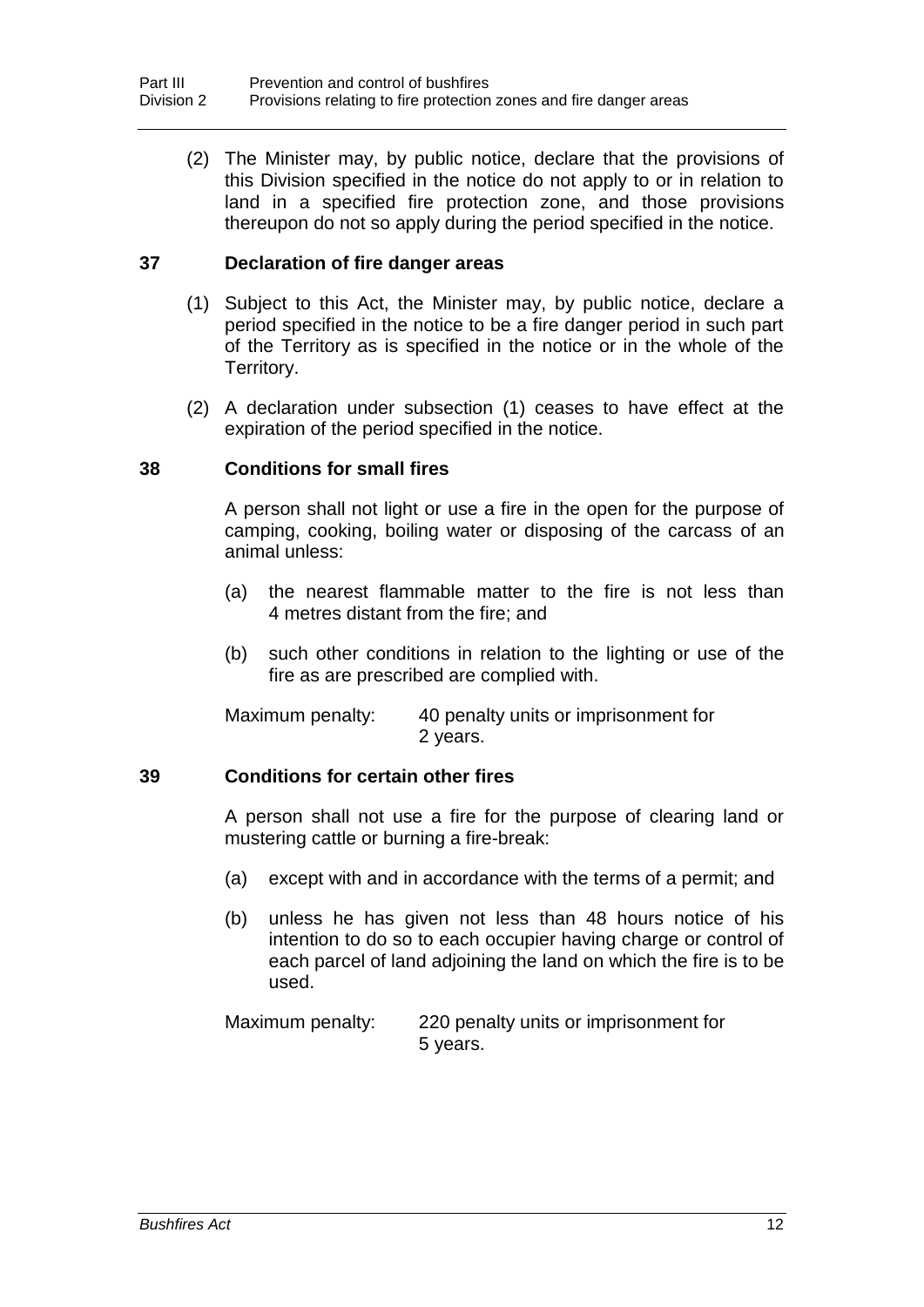## **40 Fires not to be left**

(1) A person shall not leave a fire in the open which he has lit or used unless he has thoroughly extinguished it.

Maximum penalty: 220 penalty units or imprisonment for 5 years.

- (2) It is a defence to a prosecution for an offence against subsection (1) that the defendant had, before leaving the fire, arranged with a responsible person who also used the fire to remain at the place where the fire is and not leave it unless that person has:
	- (a) thoroughly extinguished the fire; or
	- (b) made a similar arrangement with another responsible person who used the fire.

#### **41 Matter not to be thrown down**

A person shall not throw down, whether from a vehicle or otherwise, to within 4 metres of any flammable matter, any burning or smouldering matter.

Maximum penalty: 40 penalty units or imprisonment for 2 years.

### **42 Spark arresters**

A person shall not start or drive a motor vehicle within the meaning of the *Motor Vehicles Act* or start an engine unless there is fitted to that vehicle or engine the prescribed equipment or equipment of the type prescribed for arresting sparks.

Maximum penalty: 40 penalty units or imprisonment for 2 years.

## **Division 3 Fire ban areas**

### **43 Declaration of fire ban areas**

The Minister may, by public notice, declare a day specified in the notice to be a fire ban day in respect of such part of the Territory as is specified in the notice or the whole of the Territory.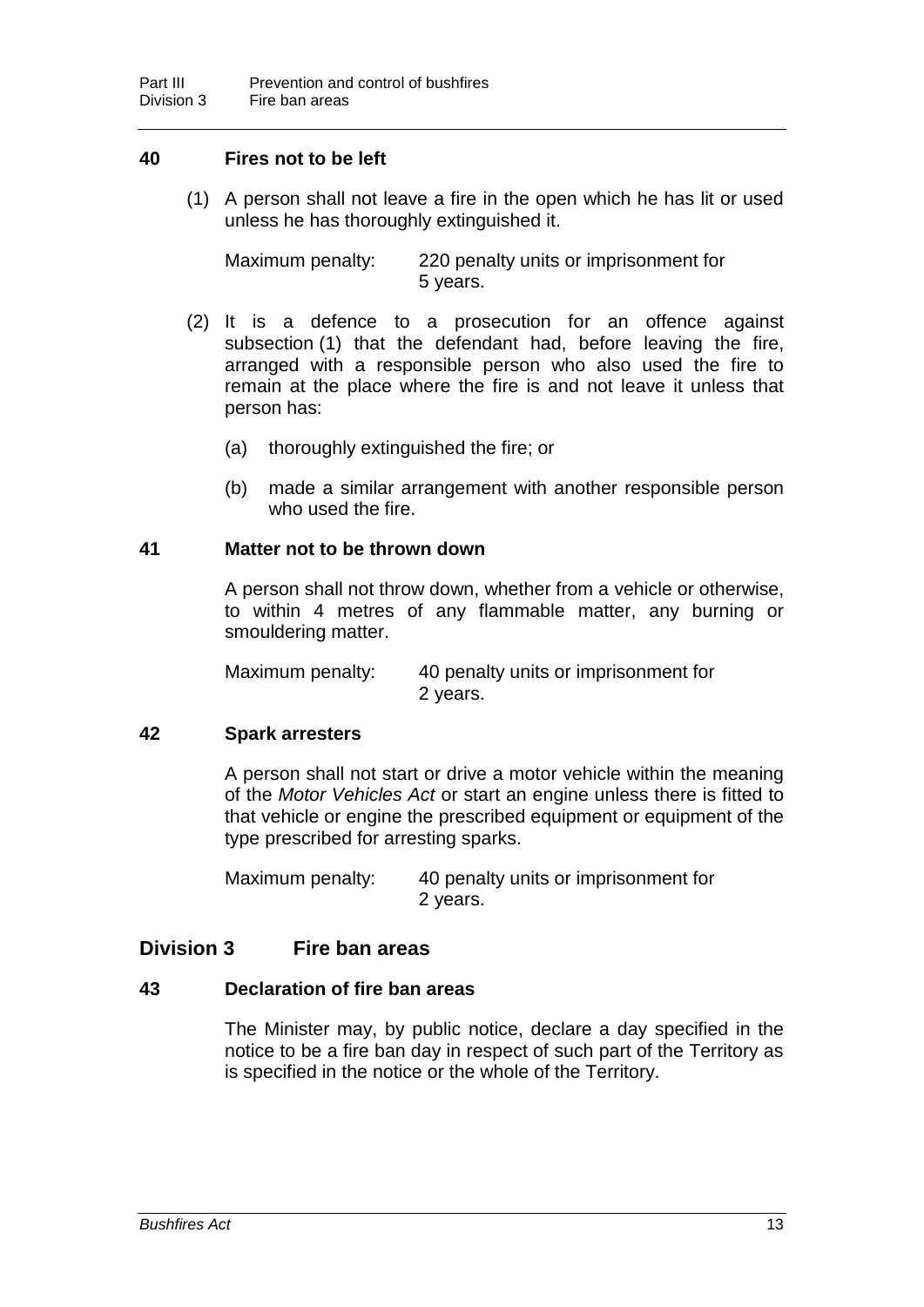## **44 Prohibition on the use of fires**

- (1) Subject to this section, the Minister may, by public notice, prohibit the use in the open of a fire or any class of fire specified in the notice on a fire ban day in a fire ban area.
- (2) A notice under subsection (1) shall not prohibit fires used for cooking or boiling water where:
	- (a) the nearest flammable matter to the fire is not less than 4 metres distant from the fire; and
	- (b) such other conditions in relation to the lighting or use of the fire as are prescribed are complied with.
- (3) A person shall not, on a fire ban day, light or use in a fire ban area a fire which is or a fire of a class which is prohibited in that area under subsection(1).

Maximum penalty: 220 penalty units or imprisonment for 5 years.

### **45 Fires to be extinguished**

- (1) A person who has, in a fire ban area, immediately before the commencement of a fire ban day, used a fire which is, or a fire of a class which is, prohibited under section 44(1) shall:
	- (a) thoroughly extinguish the fire; or
	- (b) if he is unable to thoroughly extinguish the fire, without delay notify a fire control officer or fire warden of that fact.

Maximum penalty: 40 penalty units or imprisonment for 2 years.

- (2) A fire control officer or fire warden who has been notified of a fire under subsection (1) may give to the person who so notified him such directions, for the purpose of controlling the fire, as he thinks fit.
- (3) A person who has been directed to do or not do a thing under subsection (2) shall comply with and not contravene the direction.

Maximum penalty: 40 penalty units or imprisonment for 2 years.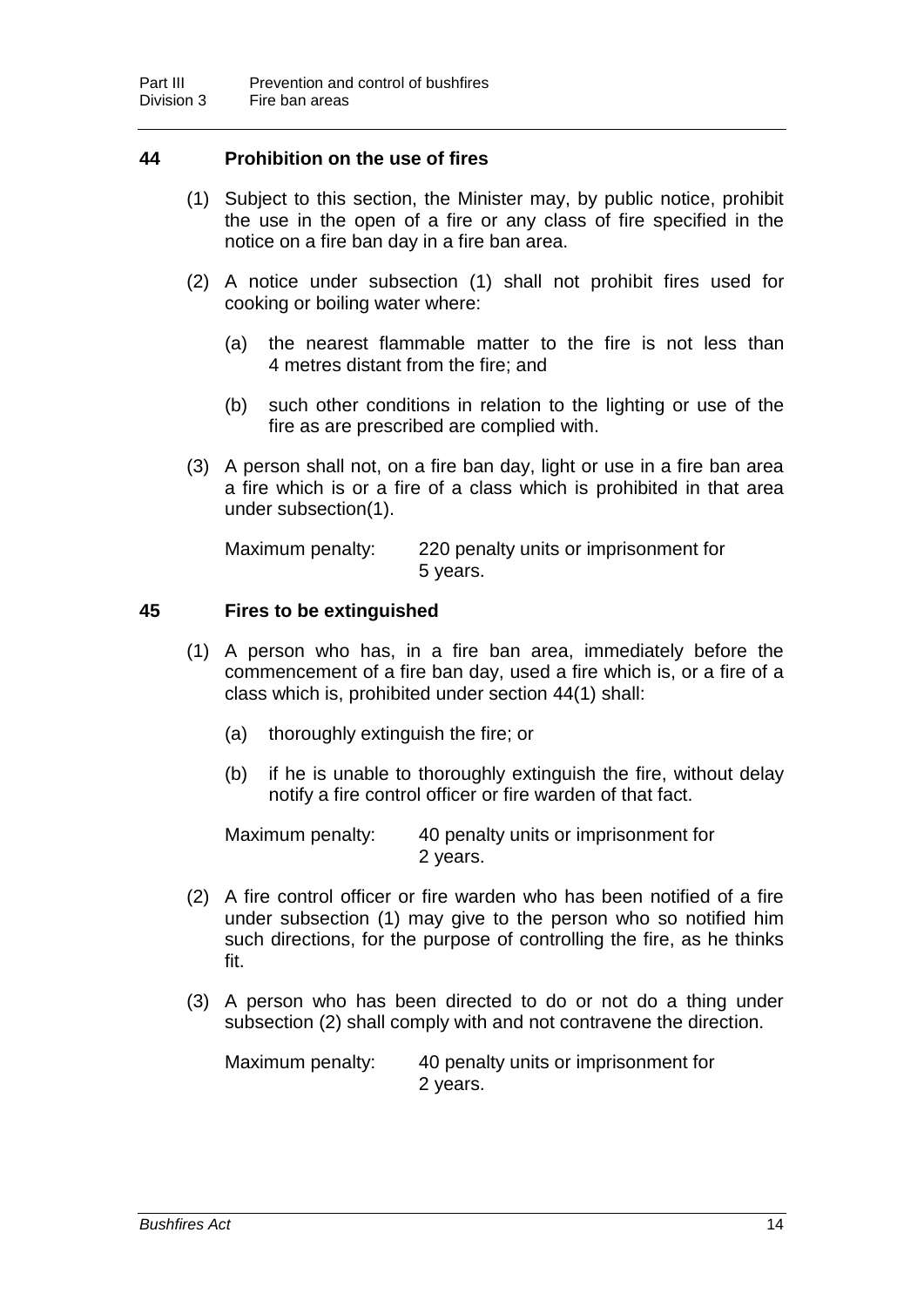#### **46 Permits suspended**

Notwithstanding any other provision of this Act, a permit shall not be taken to authorize the use of a fire in a fire ban area.

# **Part IV Fire-fighting**

#### **47 Fire-breaks**

- (1) Where the Chief Executive Officer considers that it is necessary for fire-breaks to be established on, or flammable material to be removed from, any land, he may by instrument in writing served on:
	- (a) the owner, lessee, licensee, mortgagee in possession of or occupier of; or
	- (b) the person managing or controlling or apparently managing or controlling the use of,

that land,

- (c) state that he intends to serve a notice under subsection (2) in respect of that land unless the person on whom the instrument is served, within 72 hours after service on him of the instrument, makes representations to the Chief Executive Officer giving reasons why the proposed notice should not be served on him; and
- (d) indicate the contents of the proposed notice.
- (2) If no representations are made under subsection (1) to the Chief Executive Officer or he considers that representations made to him do not disclose sufficient reason for him not to proceed, the Chief Executive Officer may serve on the person on whom an instrument was served under subsection (1) a notice requiring that person to:
	- (a) establish on the land such fire-breaks as are specified in the notice; or
	- (b) remove from the land such flammable material as is specified in the notice.
- (3) A notice under subsection (2):
	- (a) may specify the time within which the act specified in the notice is to be completed;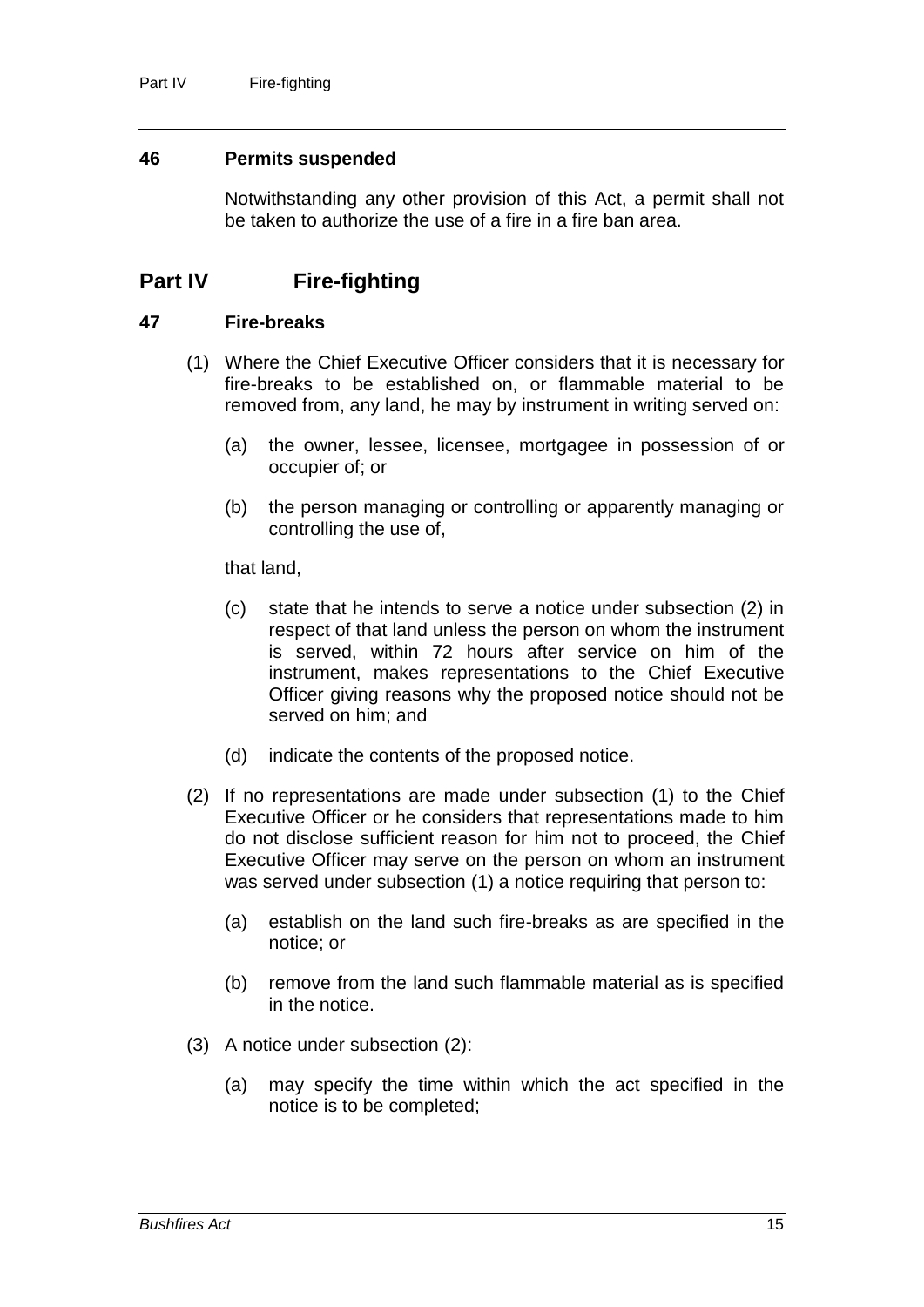- (b) if it requires the establishing of fire-breaks, may:
	- (i) specify the method of establishing those fire-breaks; and
	- (ii) require that the fire-breaks be maintained to the satisfaction of a fire warden for the period specified in the notice;
- (c) if it requires the removal of flammable material, may require the destruction or disposal of that material by a method specified in the notice; and
- (d) shall state that the person on whom it is served may, within 7 days after the service on him of the notice, request the Minister to review the terms of the notice.
- (3A) A person on whom a notice under subsection (2) has been served may, within 7 days after the service on him of the notice, apply in writing to the Minister requesting the Minister to review the terms of the notice, setting out the reasons for such application, and the Minister may confirm, cancel or vary the notice in such manner as he thinks fit.
- (3B) A person on whom a notice under subsection (2) has been served shall comply with and not contravene the requirements contained in the notice as served on him or as confirmed or varied by the Minister under subsection (3A), as the case may be.

Maximum penalty: 40 penalty units or imprisonment for 2 years and 4 penalty units for each day during which the offence continues.

- (3C) The Chief Executive Officer shall advise the Council, at its meeting next following service by him of a notice under subsection (2), of the terms of the notice.
	- (4) Where a person served with a notice under subsection (2) fails to comply with the notice, a person authorized in writing by the Chief Executive Officer for the purposes of this section may enter upon the land the subject of the notice and do such things as are necessary to comply with the notice, whether by himself or his employees, agents, licensees, servants or contractors, and with or without equipment and machinery.
	- (5) The cost to the Territory of work carried out under subsection (4) is a debt due and payable to the Territory and a statutory charge, within the meaning of the *Land Title Act*, on the land.
	- (6) An offence against subsection (3B) is a regulatory offence.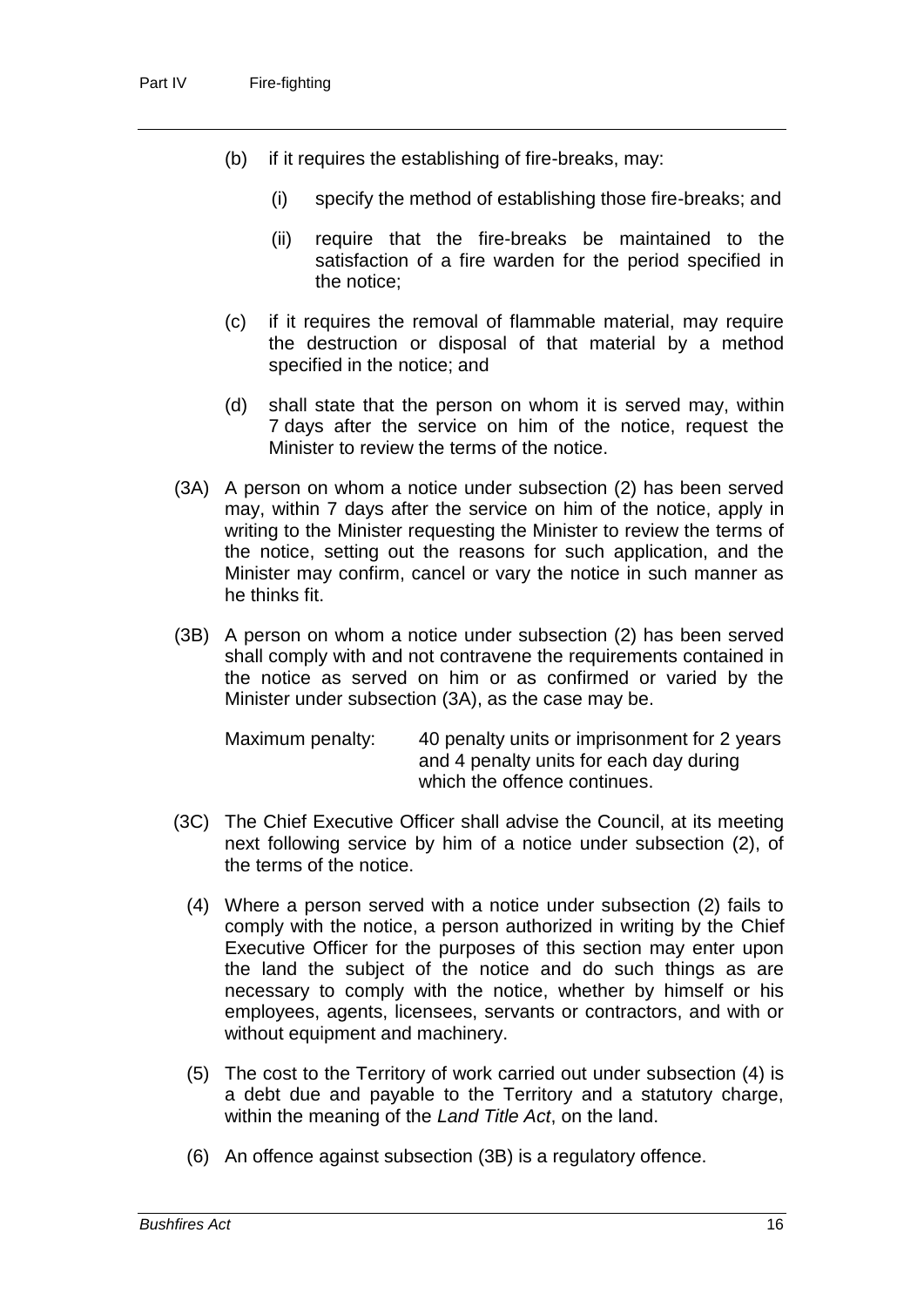#### **48 Setting fires**

Subject to this Act, a person shall not set fire or cause fire to be set to land or property belonging to any other person under such circumstances as to cause or be likely to cause damage to that other person or that land or property.

Maximum penalty: 220 penalty units or imprisonment for 5 years.

#### **49 Fires to be controlled**

- (1) The owner or occupier of any land shall, immediately upon becoming aware that a fire has started on the land which he owns or occupies, as the case may be, which fire is likely to spread to other land, take all reasonable steps to control the fire and, if he is unable to control it, shall, without delay, notify:
	- (a) a fire warden or fire control officer; and
	- (b) the person having charge or control of each parcel of land to which the fire is likely to spread, or a responsible person employed by or under each such person,

of that fact.

Maximum penalty: 40 penalty units or imprisonment for 2 years.

- (2) The user of a fire on land shall, immediately upon becoming aware that the fire is likely to spread, take all reasonable steps to control the fire and, if he is unable to control it, shall, without delay, notify:
	- (a) a fire warden or fire control officer;
	- (b) the person having charge or control of the land on which the fire is burning, or a responsible person employed by or under that person; and
	- (c) the person having charge or control of each parcel of land to which the fire is likely to spread, or a responsible person employed by or under each such person,

of that fact.

Maximum penalty: 40 penalty units or imprisonment for 2 years.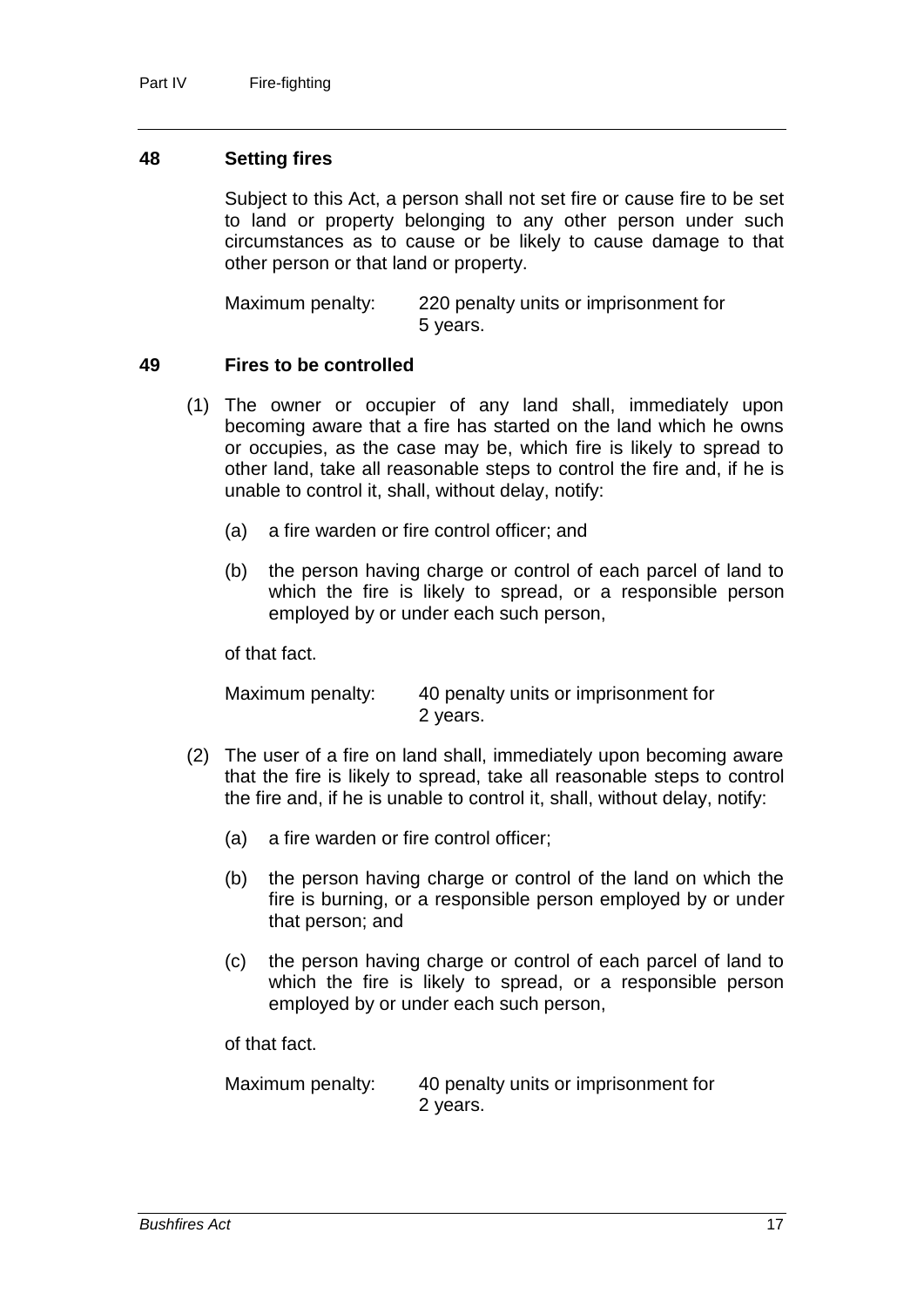(3) A fire warden or fire control officer may give such directions as he thinks fit in relation to controlling the fire to a person who notified him under subsection (2), and that person shall comply with and not contravene the directions.

Maximum penalty: 40 penalty units or imprisonment for 2 years.

## **50 Powers of fire control officer and fire warden**

- (1) Subject to this section, a fire control officer and fire warden may do any act (whether or not it involves the use of fire) necessary for or incidental to:
	- (a) controlling a bushfire; or
	- (b) protecting property or the life of any person from existing or imminent danger arising out of a bushfire.
- (2) If a fire control officer is present at a bushfire a fire warden shall not exercise the power conferred by subsection (1) except with and in accordance with the directions of that officer.
- (2A) Where the Chief Fire Control Officer is present at a bushfire, neither any other fire control officer nor any fire warden shall exercise the power conferred by subsection (1) except with and in accordance with the directions of the Chief Fire Control Officer.
- (2B) Where a Senior Fire Control Officer is present at a bushfire, but the Chief Fire Control Officer is not, neither any other fire control officer nor any fire warden shall exercise the power conferred by subsection (1) except with and in accordance with the directions of the Senior Fire Control Officer.
	- (3) Without limiting the generality of subsection (1), the power to do an act includes the power:
		- (a) to enter any building or upon any land;
		- (b) to pull down, cut or remove any fence;
		- (c) to destroy or pull down any building or structure, wholly or partially;
		- (d) to cause any road or public place in the vicinity of the bushfire to be closed to traffic and the movement of persons;
		- (e) to destroy any living or dead vegetation or any flammable substance;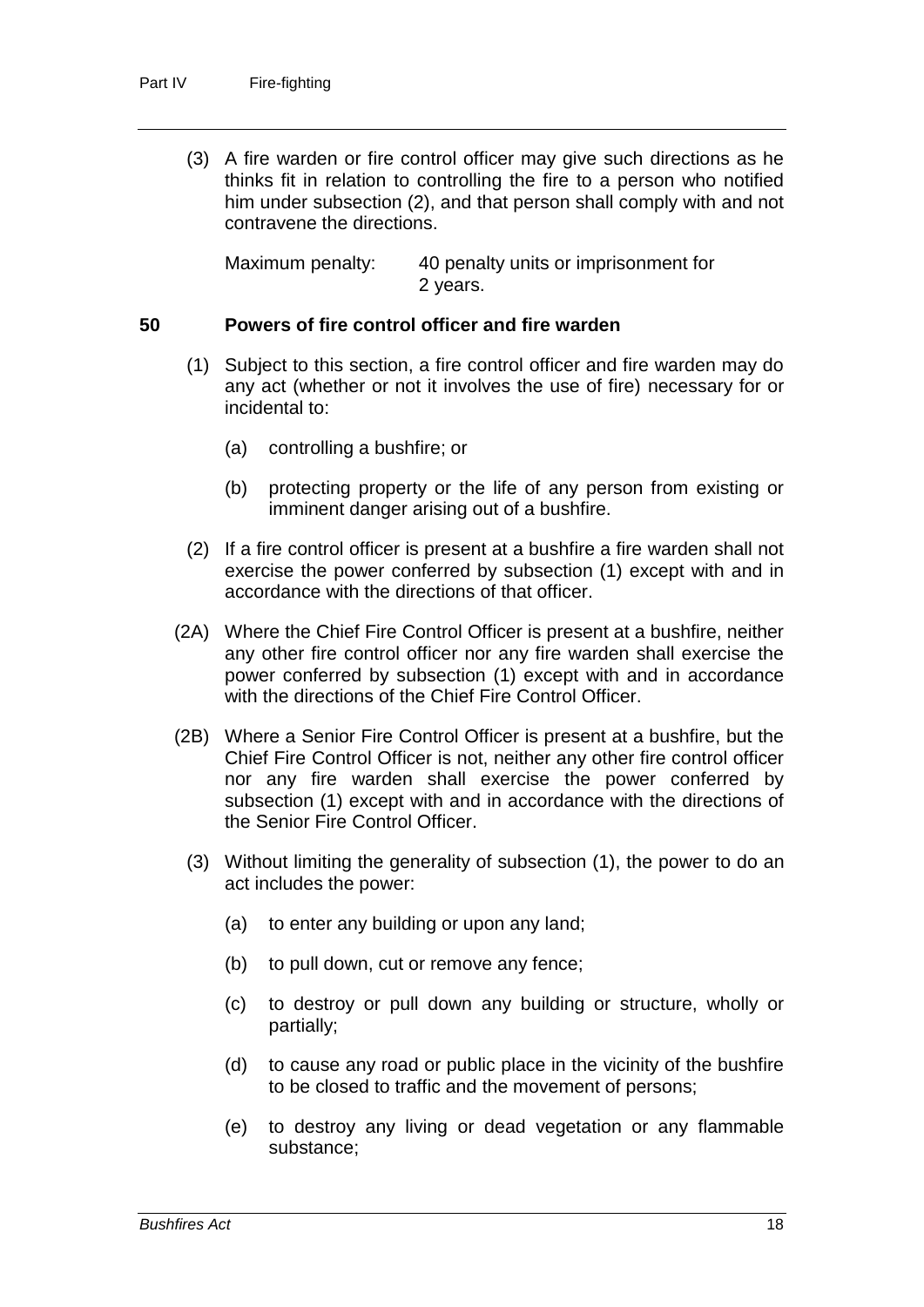- (f) to establish, by using fire or otherwise, fire-breaks, notwithstanding any other provision of this Act;
- (g) to take and use water from any source, other than water :
	- (i) in a tank, dam or well connected to a dwelling; and
	- (ii) used by a person as a supply of drinking water; and
- (h) to do any other act necessary for or incidental to the exercise of any of the powers mentioned in this section.

#### **51 Ancillary powers**

- (1) A fire control officer and fire warden may:
	- (a) at any time without a warrant, enter land:
		- (i) to examine a fire burning in the open on that land or any neighbouring land;
		- (ii) to investigate the cause of a bushfire (whether during or after the bushfire); or
		- (iii) if he or she suspects on reasonable grounds that an offence against this Act or the Regulations has been committed on the land – to investigate the offence;
	- (b) require a person reasonably suspected of having committed an offence against this Act or the Regulations:
		- (i) to give his or her full name and place of residence; and
		- (ii) to produce any permit held by him or her;
	- (c) require a person who has lit or is using a fire in contravention of this Act or the Regulations to extinguish the fire immediately, or before the person leaves the site of the fire, as the fire control officer or fire warden thinks fit; and
	- (d) at a reasonable time without a warrant, enter land to assess whether it is necessary for firebreaks to be established on, or flammable material to be removed from, the land.
- (2) In conducting an investigation referred to in subsection  $(1)(a)(ii)$ or (iii), the fire control officer or fire warden may:
	- (a) carry out a search of the land;
	- (b) carry out a search of any vehicle or vessel on the land; and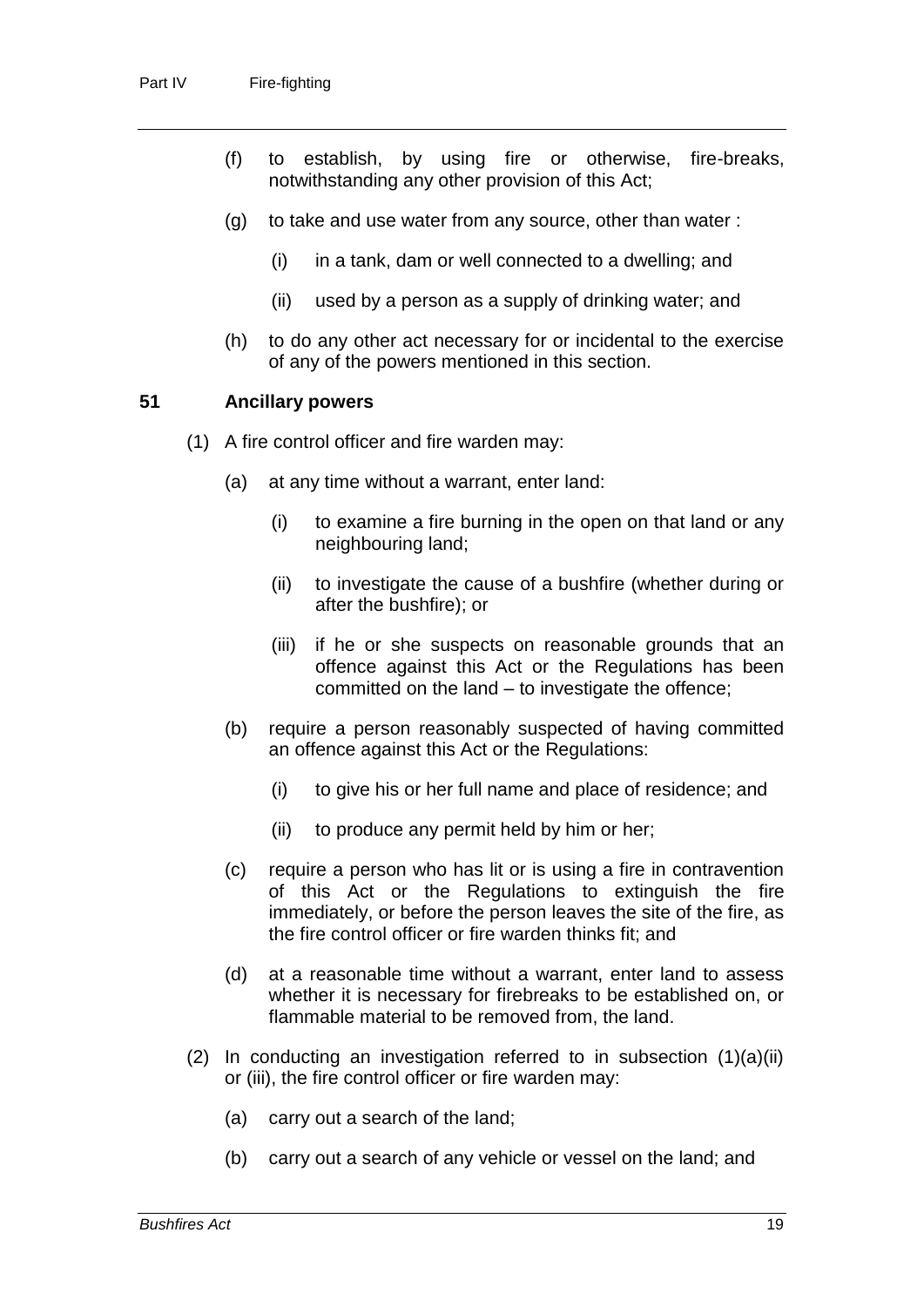- (c) seize anything found on the land, vehicle or vessel that he or she believes on reasonable grounds is connected with the cause of a bushfire or the commission of an offence.
- (3) Before carrying out an assessment referred to in subsection (1)(d), if there is a person on the land who is or appears to be the occupier of the land, the fire control officer or fire warden must produce to the person proof of his or her appointment as a fire control officer or fire warden.

## **52 Offence to hinder fire control officer or warden**

(1) A person shall not hinder a fire control officer or fire warden in the exercise of a power conferred by section 50 or 51.

| Maximum penalty: | 40 penalty units or imprisonment for |
|------------------|--------------------------------------|
|                  | 2 years.                             |

- (2) A person shall not:
	- (a) fail to comply with a requirement made by a fire control officer or a fire warden in the exercise of a power conferred (whether or not by express words) by section 50 or 51; or
	- (b) give false information or produce a false document to a fire control officer or fire warden exercising a power conferred by section 50 or 51.

Maximum penalty: 40 penalty units or imprisonment for 2 years.

### **53 Damage**

- (1) A person who causes damage in the course of exercising a power conferred on him by this Act is not liable in respect of that damage.
- (2) Damage occurring in the exercise of a power conferred by section 50 to property which was, when the power was exercised, in need of protection from an existing bushfire or from imminent danger of a bushfire shall, for the purposes of any insurance policy against fire which covers the property, be deemed to be damage arising out of a bushfire.
- (3) Any provision, stipulation, covenant or condition in any agreement (whether made before or after the commencement of this Act) which negatives, limits or modifies or purports to negative, limit or modify the operation of subsection (2) is void and of no effect.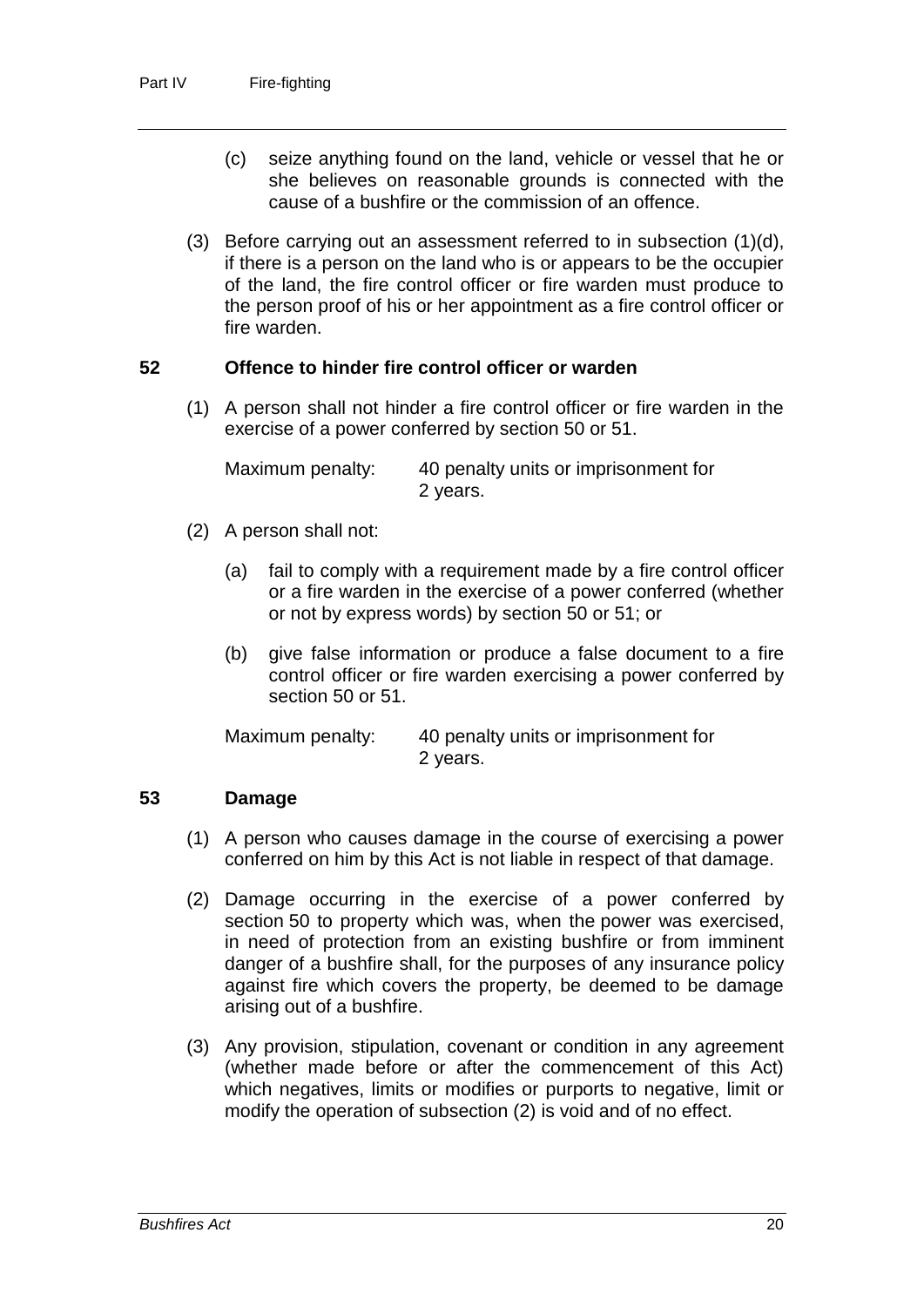## **54 Acquisition of gear**

The Minister may acquire, whether by purchase or otherwise, and maintain such vehicles (including aircraft) and equipment as he thinks necessary for the purpose of preventing or controlling bushfires.

#### **55 Provision of financial assistance**

The Minister may provide such financial or other assistance to the owner or occupier of any land, on such terms as he thinks fit, to assist that owner or occupier in the prevention and control of bushfires on his land.

#### **56 Establishment of volunteer bushfire brigades**

- (1) The Minister may, by notice in the *Gazette*, establish such volunteer bushfire brigades, with such names, as are specified in the notice.
- (2) A notice under subsection (1) shall:
	- (a) specify the area in respect of which the brigade established by the notice is to conduct its operations; and
	- (b) appoint a person to be the first captain of the brigade.

## **Part V General**

### **56A Entry onto Aboriginal land**

Where, by or under this Act, a person is empowered to go onto land of which he or she is not the occupier, or it is necessary or convenient for a person to go onto land for the purpose of carrying out an obligation or function, or exercising a power, imposed or conferred on him or her by or under this Act, the person may go onto the land for that purpose notwithstanding that:

- (a) the land is Aboriginal land within the meaning of the *Aboriginal Land Act*; and
- (b) the person does not hold a permit under that Act to enter or remain on that land.

## **57 Permits**

(1) Any person may apply to a fire control officer or fire warden for a permit.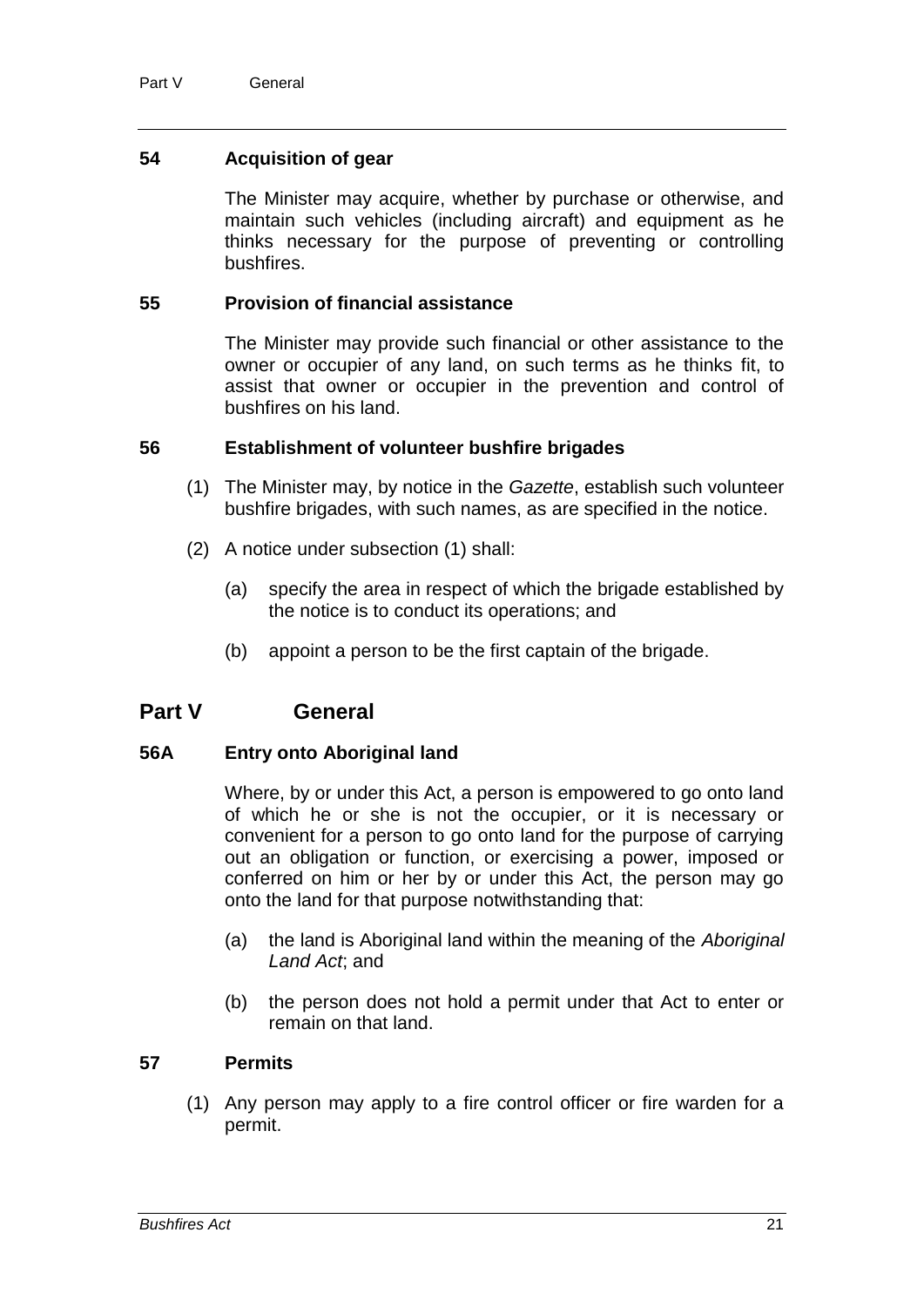- (2) A fire control officer or fire warden to whom an application under subsection (1) is made shall determine the application by:
	- (a) issuing, either conditionally or unconditionally, a permit; or
	- (b) refusing to issue a permit.
- (3) A permit issued under or pursuant to this Act shall:
	- (a) be in writing;
	- (b) specify:
		- (i) the land to which it relates; and
		- (ii) the period during which it is in force; and
	- (c) contain such conditions as the fire control officer or fire warden who issues it thinks fit.
- (4) A permit may be varied or revoked orally by a fire control officer or fire warden.

## **57A Territory may recover expenses**

- (1) The Chief Fire Control Officer may, in a court of competent jurisdiction, recover from a person an amount expended by the Territory as a result of the person's contravention of or failure to comply with a provision of this Act or the Regulations.
- (2) An amount recoverable under this section is a debt due to the Territory.

#### **58 Averments**

An averment by the prosecutor in a complaint or information in relation to a prosecution for an alleged offence against this Act that:

- (a) a specified day was:
	- (i) within a fire danger period; or
	- (ii) a fire ban day;
- (b) a specified area of land was, at a specified time, within:
	- (i) a fire protection zone;
	- (ii) a fire danger area; or
	- (iii) a fire ban area;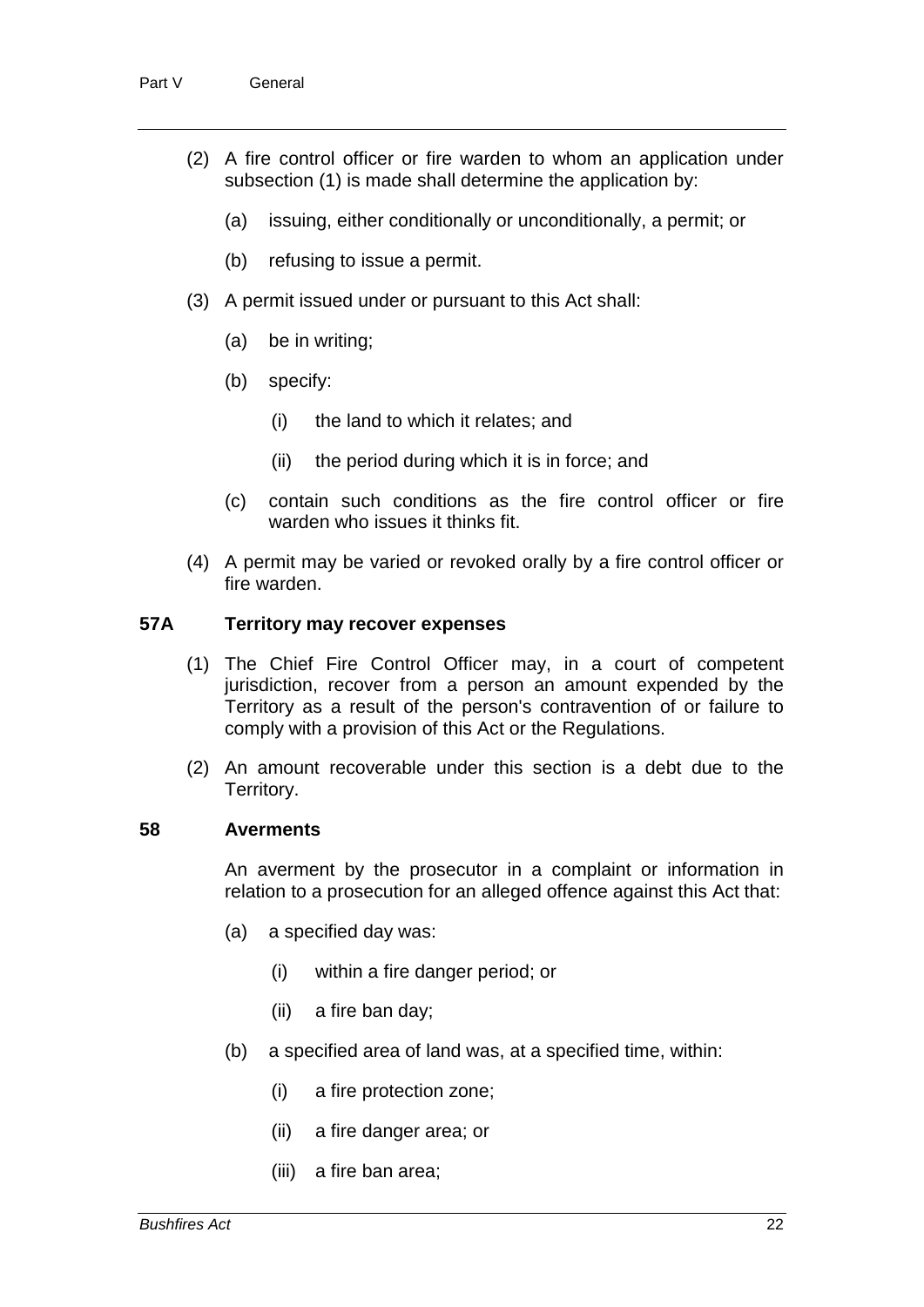- (c) a specified fire-place had not, at a specified time, been approved by the Council;
- (d) a specified fire was a fire the use of which, or a fire of a class the use of which, had been prohibited under section 44(1) on the land on which it was burning; or
- (e) a specified person was a fire control officer or fire warden,

is evidence of the fact so averred.

#### **59 Service of notices**

A notice required or permitted by this Act to be served on or given to a person may be so served or given:

- (a) by handing it or tendering it to that person;
- (b) by post;
- (c) by leaving it with some person apparently over the age of 16 years at the last-known or usual abode or place of business of the first-mentioned person; or
- (d) if the address of the first-mentioned person is not known, by publishing the notice in the *Gazette*.

#### **60 Contribution for fire-breaks**

A person served with a notice under section 47 who expends money in complying with the notice may recover as a debt due to him:

- (a) if he is not the owner of the land specified in the notice from the owner of that land the amount of money so expended; or
- (b) if he is the owner of that land from the other owners of that land such proportion of the amount of money so expended as the court thinks fit.

### **61 Regulations**

(1) The Administrator may make regulations, not inconsistent with this Act, prescribing all matters which are required or permitted to be prescribed, or which are necessary or convenient to be prescribed, for carrying out or giving effect to this Act.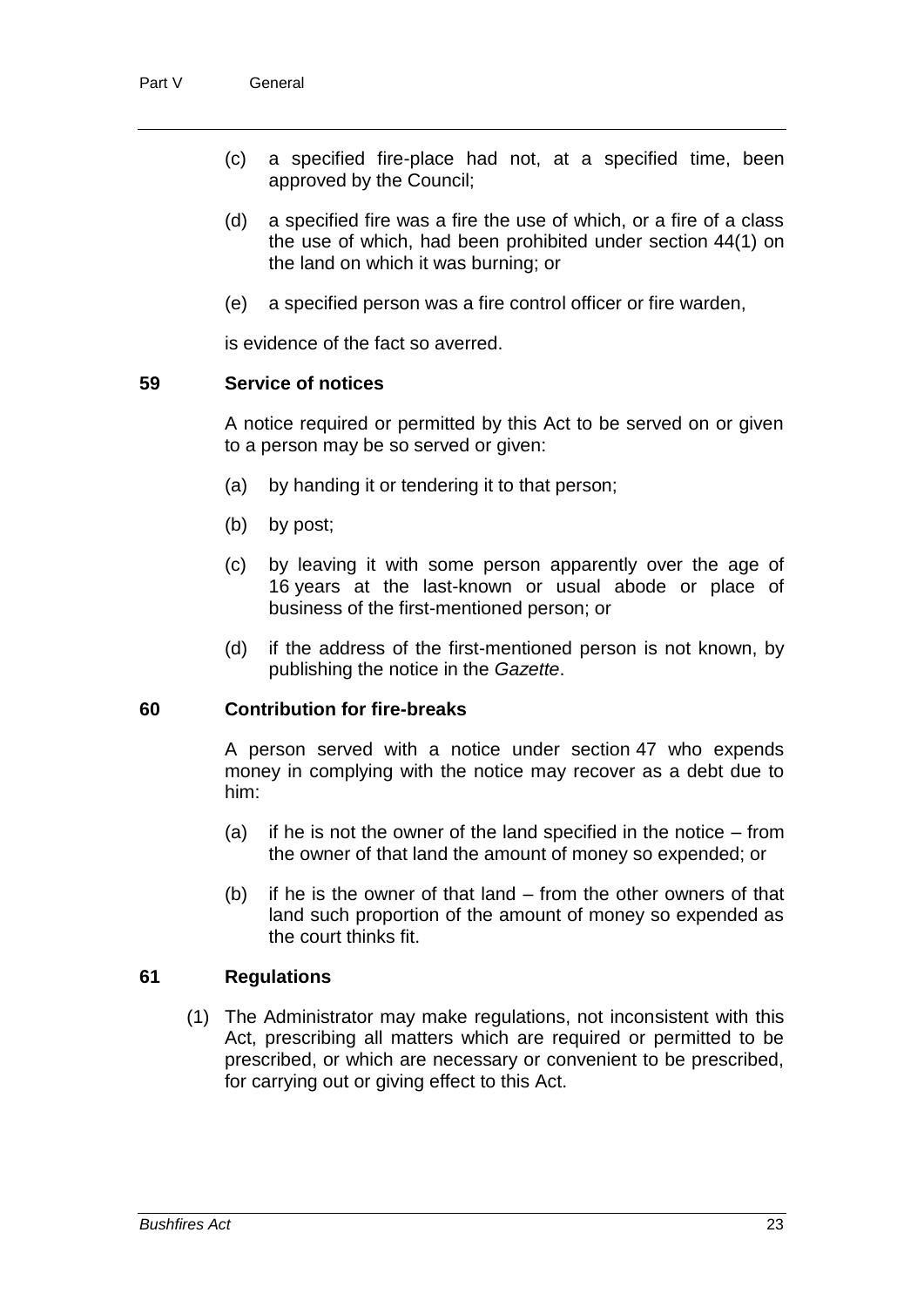- (2) Without limiting the generality of subsection (1), the Regulations may make provision for or with respect to:
	- (a) the functions and management of volunteer bushfire brigades; and
	- (b) the conditions under which camp-fires and fires for the purpose of disposing of animal carcasses or household or other rubbish may be used.
- (3) The Regulations may provide for any of the following matters:
	- (a) the application, adoption or incorporation (wholly or in part and with or without modification) of an instrument or other document as in force at a particular time or from time to time;
	- (b) maximum penalties of 85 penalty units for offences against the Regulations;
	- (c) offences against the Regulations to be regulatory offences;
	- (d) the payment of a prescribed amount instead of a penalty that may otherwise be imposed for an offence against this Act or the Regulations, the service of a notice relating to the payment of the amount on a person alleged to have committed the offence and the particulars to be included in the notice.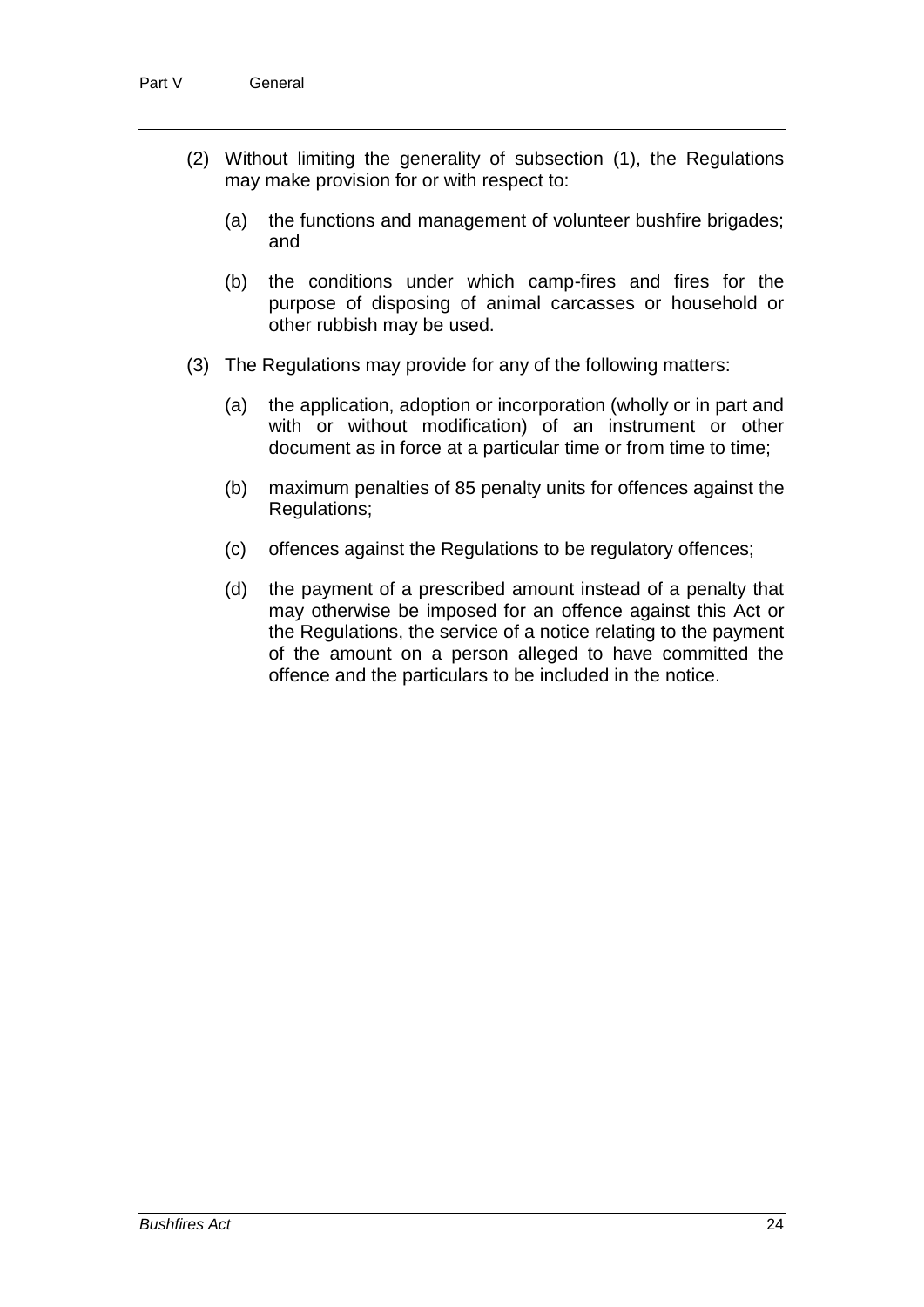# **Schedule Repealed Ordinances**

section 3

*Bush Fires Control Ordinance 1965* (No. 45 of 1965) *Bush Fires Control Ordinance 1966* (No. 36 of 1966) *Bush Fires Control Ordinance 1967* (No. 23 of 1967) *Bush Fires Control Ordinance 1968* (No. 32 of 1968) *Bush Fires Control Ordinance 1970* (No. 19 of 1970) *Bush Fires Control Ordinance 1976* (No. 31 of 1976)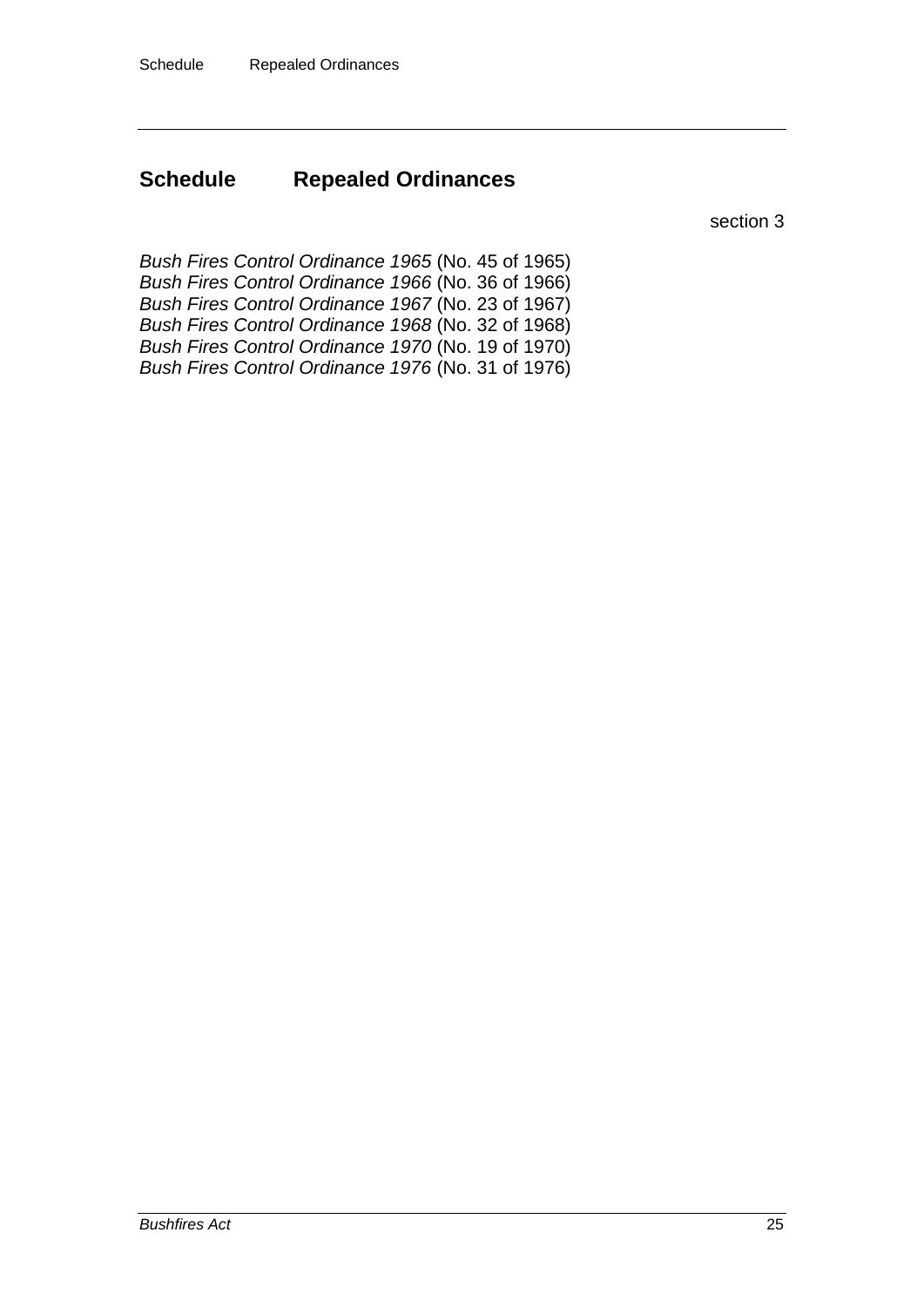#### **ENDNOTES**

**1 KEY**

Key to abbreviations

| amd $=$ amended         |
|-------------------------|
| $app = appendix$        |
| $bl = by-law$           |
| $ch = Chapter$          |
| $cl = clause$           |
| div = Division          |
| $exp = expires/expired$ |
| $f = form$              |
| Gaz = Gazette           |
| hdg = heading           |
| ins = inserted          |
| It $=$ long title       |
| $nc = not$ commenced    |

 $od = order$ **app = appendix om = omitted** *pt* **= Part**  $\mathbf{r}$  = regulation/rule **cl = clause rem = remainder div = Division renum = renumbered exp = expires/expired rep = repealed f = forms s = section** *Gaz* **=** *Gazette* **sch = Schedule hdg = heading sdiv = Subdivision ins = inserted SL = Subordinate Legislation lt = long title sub = substituted**

### **2 LIST OF LEGISLATION**

| <b>Bushfires Act 1980 (Act No. 33, 1980)</b> |  |  |  |
|----------------------------------------------|--|--|--|
|----------------------------------------------|--|--|--|

Assent date 19 March 1980<br>Commenced 13 June 1980 ( Commenced 13 June 1980 (*Gaz* G24, 13 June 1980, p 12)

#### *Bushfires Amendment Act 1982* **(Act No. 26, 1982)**

| Assent date | 16 June 1982 |
|-------------|--------------|
| Commenced   | 16 June 1982 |

# *Criminal Law (Regulatory Offences) Act 1983* **(Act No. 68, 1983)**

28 November 1983 Commenced 1 January 1984 (s 2, s 2 *Criminal Code Act 1983* (Act No. 47, 1983), *Gaz* G46, 18 November 1983, p 11 and *Gaz* G8, 26 February 1986, p 5)

#### *Bushfires Amendment Act 1984* **(Act No. 32, 1984)**

Assent date 20 July 1984<br>Commenced 10 October 19 10 October 1984 (*Gaz* G40, 10 October 1984, p 4)

#### *Statute Law Revision Act 1985* **(Act No. 49, 1985)**

| Assent date | 1 October 1985 |
|-------------|----------------|
| Commenced   | 1 October 1985 |

#### *Bushfires Amendment Act 1985* **(Act No. 70, 1985)**

| Assent date | 24 December 1985 |
|-------------|------------------|
| Commenced   | 24 December 1985 |

#### *Companies and Securities (Consequential Amendments) Act 1986* **(Act No. 18, 1986)**

| Assent date | 30 June 1986      |
|-------------|-------------------|
| Commenced   | 1 July 1986 (s 2) |

#### *Bushfires Amendment Act 1988* **(Act No. 25, 1988)**

| Assent date | 1 September 1988 |
|-------------|------------------|
| Commenced   | 1 September 1988 |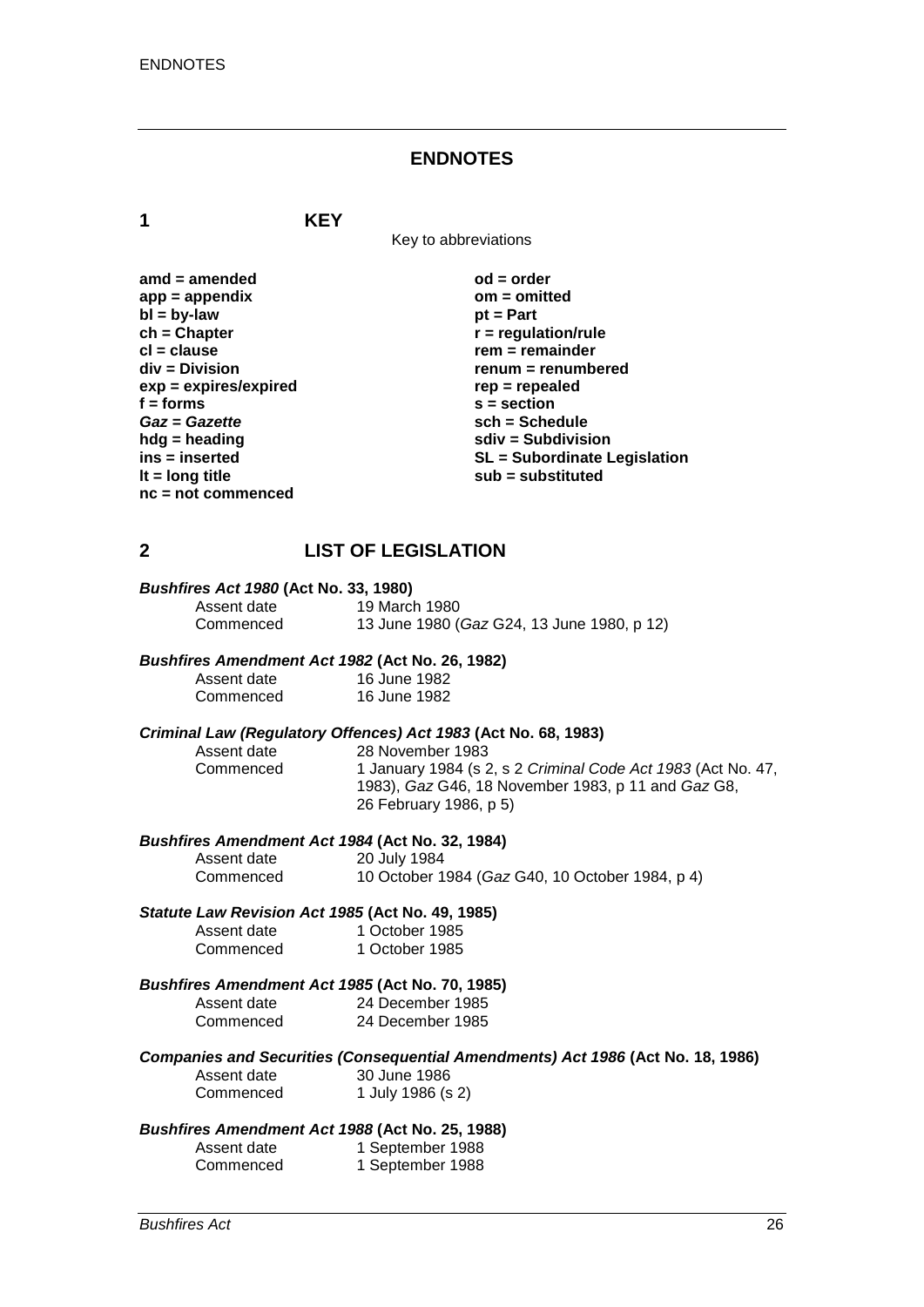#### *Bushfires Amendment Act 1989* **(Act No. 48, 1989)**

| Assent date | 20 September 1989                               |
|-------------|-------------------------------------------------|
| Commenced   | 8 November 1989 (Gaz G44, 8 November 1989, p 3) |

# *Corporations (Consequential Amendments) Act 1990* **(Act No. 59, 1990)**

Assent date 14 December 1990<br>Commenced 1 January 1991 (s 2 1 January 1991 (s 2, s 2 *Corporations (NT) Act 1990* (Act No. 56, 1990) and *Gaz* S76, 21 December 1990)

#### *Bushfires Amendment Act 1992* **(Act No. 13, 1992)**

| Assent date | 23 April 1992 |
|-------------|---------------|
| Commenced   | 23 April 1992 |

#### **Amending Legislation**

#### *Statute Law Revision Act 1993* **(Act No. 6, 1993)**

| Assent date | 18 March 1993 |
|-------------|---------------|
| Commenced   | 18 March 1993 |

#### *Pastoral Land (Consequential Amendments) Act 1992* **(Act No. 39, 1992)**

| Assent date<br>Commenced | 25 June 1992<br>26 June 1992 (s 2, s 2 Pastoral Land Act 1992 (Act No. 17,<br>1992) and <i>Gaz</i> S33, 26 June 1992) |
|--------------------------|-----------------------------------------------------------------------------------------------------------------------|
|--------------------------|-----------------------------------------------------------------------------------------------------------------------|

#### *Real Property Statutory Charges Consequential Amendments) Act 1993* **(Act No. 77, 1993)**

| Assent date<br>Commenced | 23 November 1993<br>1 October 1994 (s 2, s 2 Real Property Amendment Act<br>(No. 2) 1993 (Act No. 76, 1993) and Gaz G37, |
|--------------------------|--------------------------------------------------------------------------------------------------------------------------|
|                          | 14 September 1994, p 2)                                                                                                  |

#### *Parks and Wildlife Commission (Consequential Amendments) Act 1995* **(Act No. 46, 1995)**

| Assent date | 15 November 1995                                                        |
|-------------|-------------------------------------------------------------------------|
| Commenced   | 29 November 1995 (s 2, s 2 Conservation Commission                      |
|             | Amendment Act 1995 (Act No. 43, 1995) and Gaz S42,<br>29 November 1995) |
|             |                                                                         |

#### *Fire and Emergency (Consequential Amendments) Act 1996* **(Act No. 15, 1996)**

| Assent date | 19 April 1996                                         |
|-------------|-------------------------------------------------------|
| Commenced   | 1 May 1996 (s 2, s 2 Fire and Emergency Act 1996 (Act |
|             | No. 14, 1996) and Gaz S10, 1 May 1996)                |

#### *Statute Law Revision Act 1996* **(Act No. 42, 1996)**

| Assent date | 17 September 1996 |
|-------------|-------------------|
| Commenced   | 17 September 1996 |

#### *Land Title (Consequential Amendments) Act 2000* **(Act No. 45, 2000)**

| Assent date | 12 September 2000                                         |
|-------------|-----------------------------------------------------------|
| Commenced   | 1 December 2000 (s 2, s 2 Land Title Act 2000 (Act No. 2, |
|             | 2000) and <i>Gaz</i> G38, 27 September 2000, p 2)         |

#### *Corporations Reform (Consequential Amendments NT) Act 2001* **(Act No. 17, 2001)**

| Assent date | 29 June 2001                                              |
|-------------|-----------------------------------------------------------|
| Commenced   | 15 July 2001 (s 2 and s 2 Corporations Act 2001 (Cth Act) |
|             | No. 50, 2001) and Cth Gaz S285, 13 July 2001)             |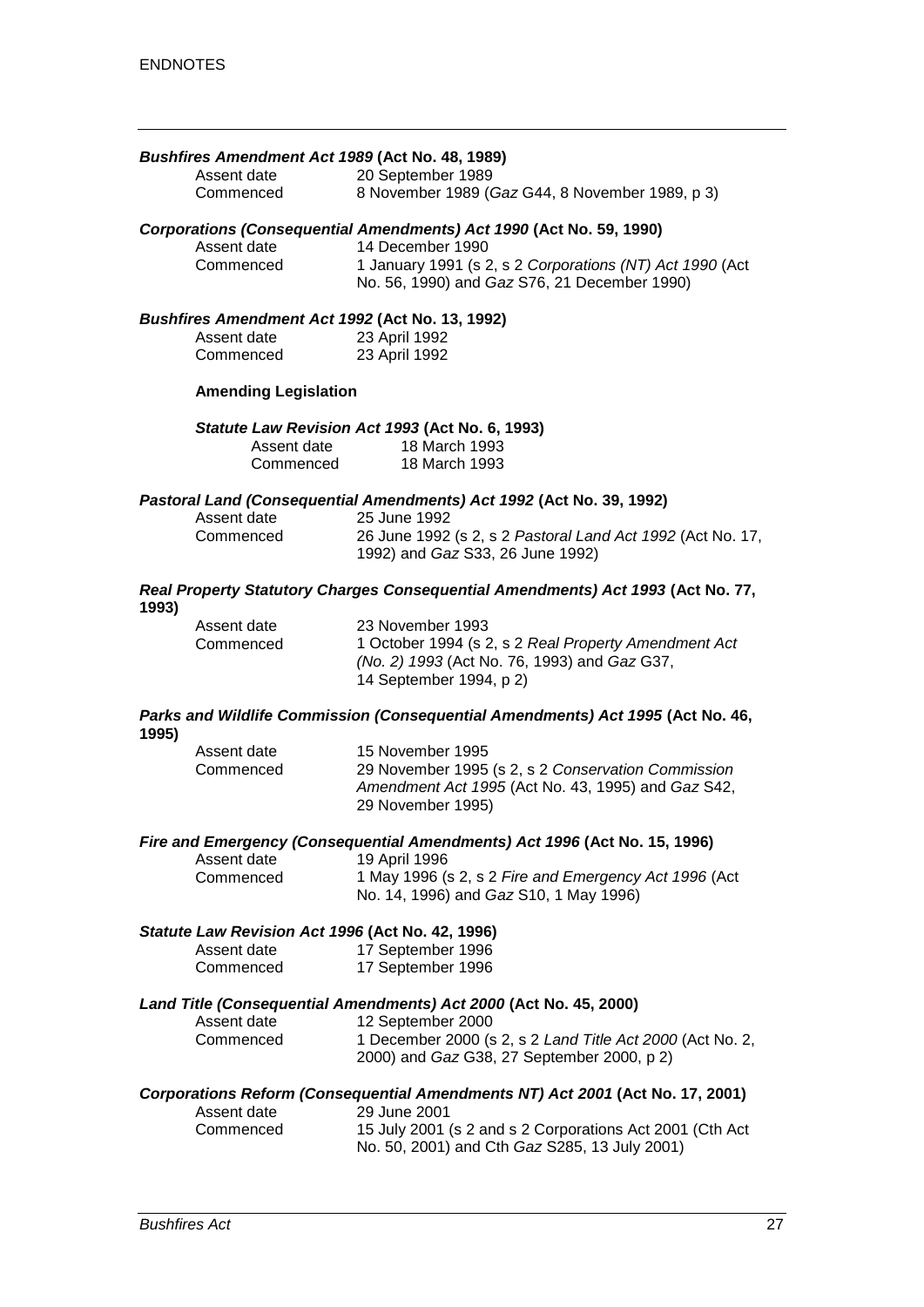#### *Bushfires Amendment Act 2003* **(Act No. 6, 2004)**

| Assent date | 7 January 2004 |
|-------------|----------------|
| Commenced   | 7 January 2004 |

#### *Livestock Act 2008* **(Act No. 36, 2008)**

| Assent date | 8 December 2008                                 |
|-------------|-------------------------------------------------|
| Commenced   | 1 September 2009 (Gaz G34, 26 August 2009, p 3) |

#### *Penalties Amendment (Miscellaneous) Act 2013* **(Act No. 23, 2013)**

| Assent date | 12 July 2013                                  |
|-------------|-----------------------------------------------|
| Commenced   | 28 August 2013 (Gaz G35, 28 August 2013, p 2) |

#### *Statute Law Revision Act 2014* **(Act No. 38, 2014)**

| Assent date | 13 November 2014 |
|-------------|------------------|
| Commenced   | 13 November 2014 |

### **3 SAVINGS AND TRANSITIONAL PROVISIONS**

s 4 *Statute Law Revision Act 1993* (Act No. 6, 1993)

## **4 LIST OF AMENDMENTS**

| s 4<br>s <sub>5</sub> | amd No. 46, 1995, s 3; No. 15, 1996, s 4<br>amd No. 26, 1982, s 3; No. 48, 1989, s 4; No. 39, 1992, s 3; No. 46, 1995,<br>s 3; No. 36, 2008, s 149; No. 38, 2014, s 2 |
|-----------------------|-----------------------------------------------------------------------------------------------------------------------------------------------------------------------|
| s 7                   | amd No. 32, 1984, s 4; No. 42, 1996, s 6                                                                                                                              |
| s <sub>8</sub>        | rep No. 32, 1984, s 5                                                                                                                                                 |
| pt II                 |                                                                                                                                                                       |
| div 1A                | ins No. 48, 1989, s 5                                                                                                                                                 |
| ss 9A - 9B            | ins No. 48, 1989, s 5                                                                                                                                                 |
| pt II                 |                                                                                                                                                                       |
| div 2                 | sub No. 48, 1989, s 5                                                                                                                                                 |
| s 11                  | amd No. 48, 1989, s 6                                                                                                                                                 |
| s 14                  | amd No. 48, 1989, s 7                                                                                                                                                 |
| s 23                  | amd No. 32, 1984, s 6                                                                                                                                                 |
| s 24                  | amd No. 23, 2013, s 14                                                                                                                                                |
| s 25                  | amd No. 18, 1986, s 3; No. 59, 1990, s 4; No. 17, 2001, s 17                                                                                                          |
| s 30A                 | ins No. 70, 1985, s 2<br>amd No. 23, 2013, s 14                                                                                                                       |
| s 31                  | amd No. 48, 1989, s 8                                                                                                                                                 |
| s 34                  | amd No. 6, 2004, s 8; No. 23, 2013, s 14                                                                                                                              |
| s 35                  | amd No. 6, 2004, s 3; No. 23, 2013, s 14                                                                                                                              |
| $ss 38 - 42$          | amd No. 6, 2004, s 8; No. 23, 2013, s 14                                                                                                                              |
| s 43                  | amd No. 6, 2004, s 8                                                                                                                                                  |
| $ss 44 - 45$          | amd No. 6, 2004, s 8; No. 23, 2013, s 14                                                                                                                              |
| s 47                  | amd No. 21, 1982, s 4; No. 77, 1993, s 3; No. 45, 2000, s 11; No. 6, 2004,                                                                                            |
|                       | s 4; No. 23, 2013, s 14; No. 38, 2014, s 2                                                                                                                            |
| $ss 48 - 49$          | amd No. 6, 2004, s 8; No. 23, 2013, s 14                                                                                                                              |
| s 50                  | amd No. 48, 1989, s 9                                                                                                                                                 |
| s 51                  | amd No. 48, 1989, s 10                                                                                                                                                |
|                       | sub No. 6, 2004, s 5                                                                                                                                                  |
| s 52                  | amd No. 48, 1989, s 11; No. 6, 2004, s 8; No. 23, 2013, s 14                                                                                                          |
| s 56                  | amd No. 13, 1992, s 2                                                                                                                                                 |
| s 56A                 | ins No. 25, 1988, s 2                                                                                                                                                 |
| s 57A                 | ins No. 6, 2004, s 6                                                                                                                                                  |